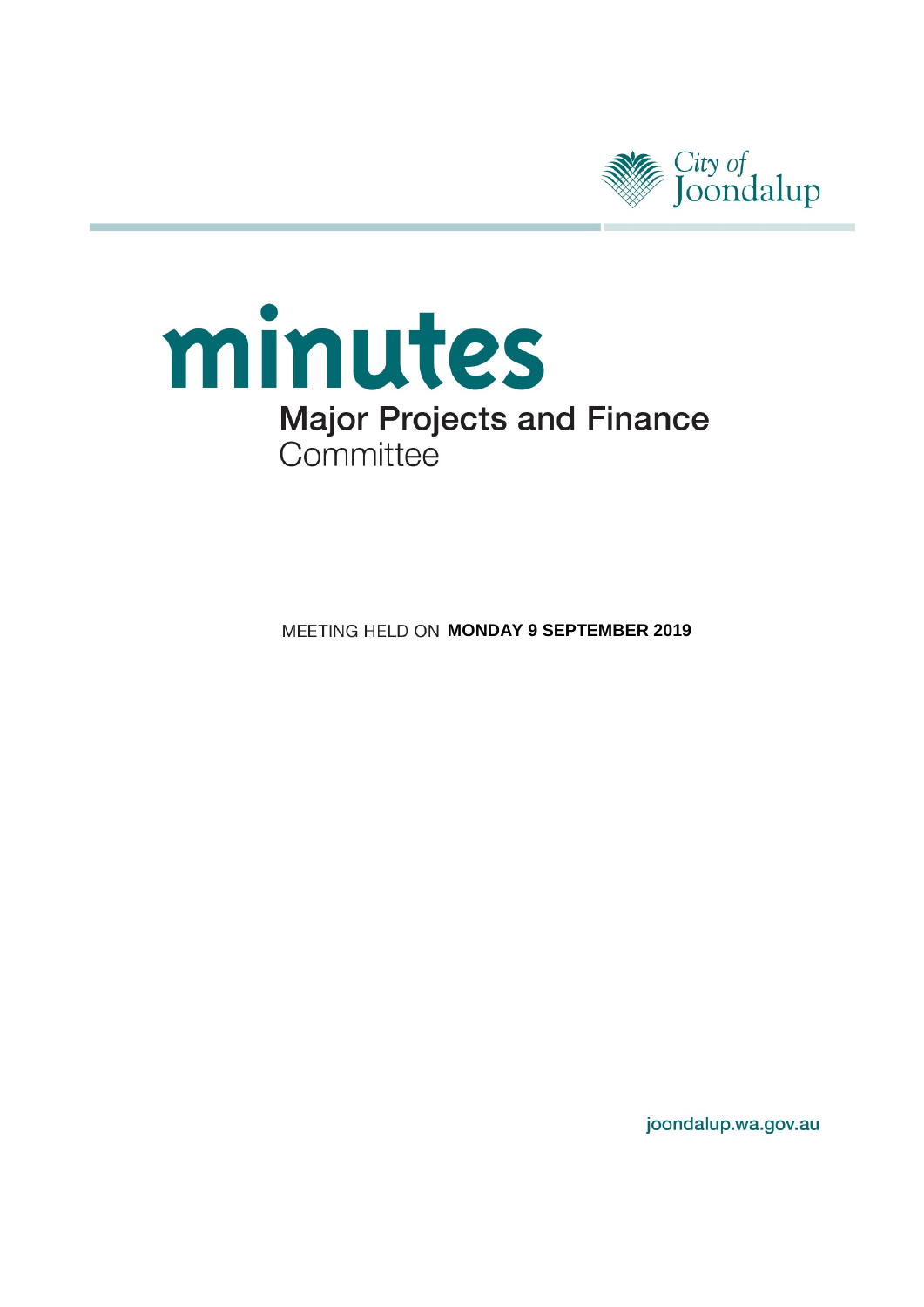Page 2

### **TABLE OF CONTENTS**

| Item No.       | <b>Title</b>                                                                   | Page<br>No. |
|----------------|--------------------------------------------------------------------------------|-------------|
|                | <b>Declaration of Opening</b>                                                  | 3           |
|                | <b>Declarations of Interest</b>                                                | 4           |
|                | Apologies / Leave of absence                                                   | 5           |
|                | <b>Confirmation of Minutes</b>                                                 | 5           |
|                | Announcements by the Presiding Member without discussion                       | 5           |
|                | Identification of matters for which the meeting may be closed to<br>the public | 5           |
|                | <b>Petitions and deputations</b>                                               | 5           |
|                | <b>Reports</b>                                                                 | 6           |
| 1              | Jinan Garden - Project Status                                                  | 6           |
| $\overline{2}$ | Ocean Reef Marina - Project Status                                             | 10          |
| 3              | Heathridge Park Masterplan - Needs Analysis and Feasibility Study<br>Progress  | 22          |
| 4              | Status Report on City Freehold Properties Proposed for Disposal                | 26          |
| 5              | Update on the 2019-20 Capital Works Program                                    | 32          |
| 6              | Confidential – Pinnaroo Point Café – Project Status                            | 36          |
| $\overline{7}$ | Confidential – Burns Beach Cafés / Restaurants – Project Status                | 37          |
|                | <b>Urgent Business</b>                                                         | 38          |
|                | Motions of which previous notice has been given                                | 38          |
|                | <b>Requests for Reports for future consideration</b>                           | 38          |
|                | <b>Closure</b>                                                                 | 38          |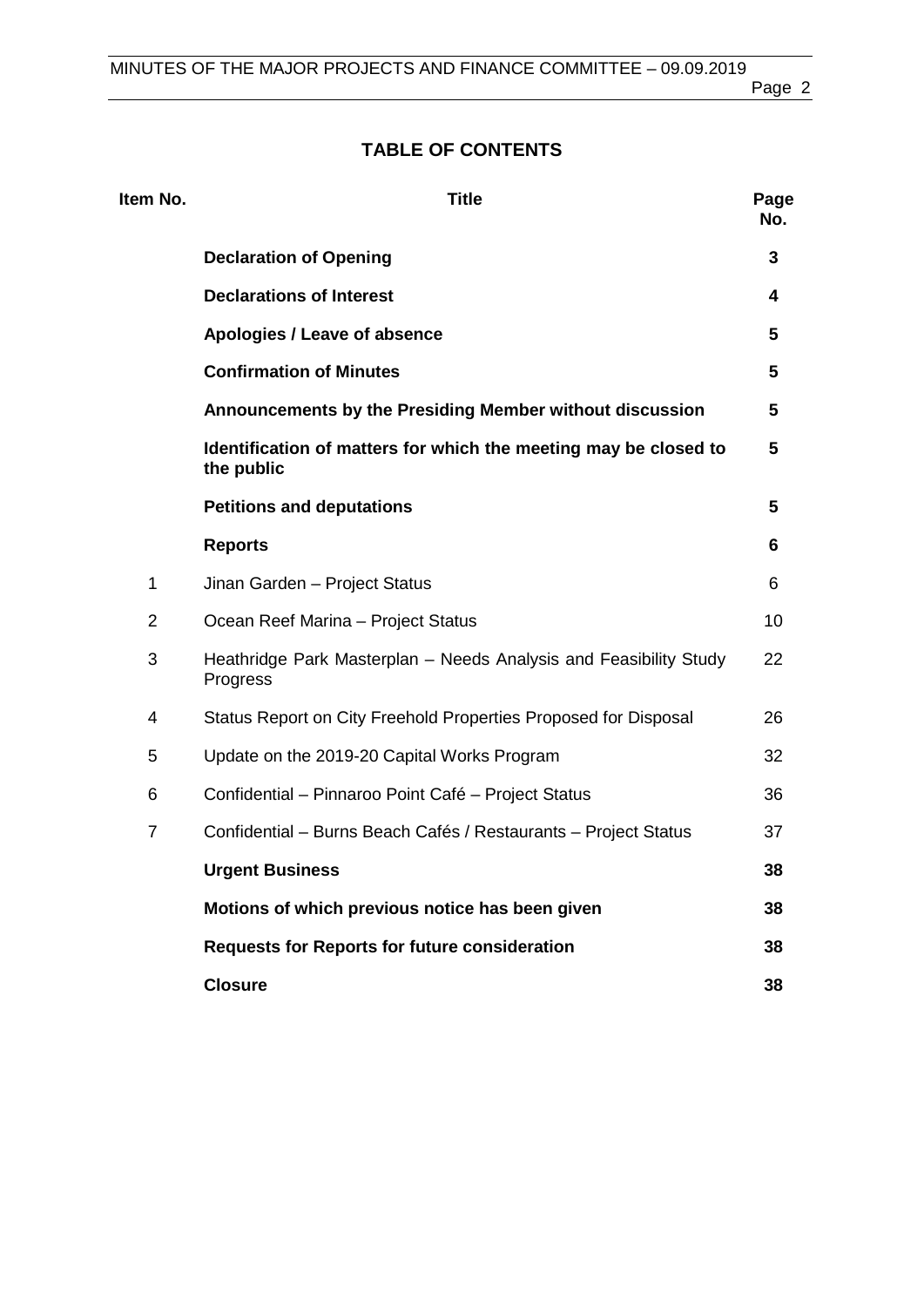Page 3

# **CITY OF JOONDALUP**

#### **MINUTES OF THE MAJOR PROJECTS AND FINANCE COMMITTEE MEETING HELD IN CONFERENCE ROOM 1, JOONDALUP CIVIC CENTRE, BOAS AVENUE, JOONDALUP ON MONDAY 9 SEPTEMBER 2019.**

#### **ATTENDANCE**

#### **Committee Members**

Mayor Hon. Albert Jacob, JP Cr Kerry Hollywood *until 6.49pm* Cr John Logan Cr Russell Poliwka Cr Philippa Taylor

**Deputising for Cr Christine Hamilton-Prime** 

#### **Observer**

Cr John Chester

#### **Officers**

Mr Scott Collins Senior Projects Officer<br>
Mrs Leslev Taylor Governance Officer Mrs Lesley Taylor

Mr Garry Hunt Chief Executive Officer<br>
Mr Mike Tidy Chiector Corporate Serv Mr Mike Tidy **Director Corporate Services**<br>Mr Nico Claassen Director Infrastructure Servic Mr Nico Claassen Director Infrastructure Services<br>
Mr Brad Sillence Manager Governance Mr Brad Sillence Manager Governance *absent from 5.49pm to 5.52pm* Manager City Projects Mrs Vivienne Stampalija Governance Coordinator

#### <span id="page-2-0"></span>**DECLARATION OF OPENING**

The Presiding Member declared the meeting open at 5.47pm.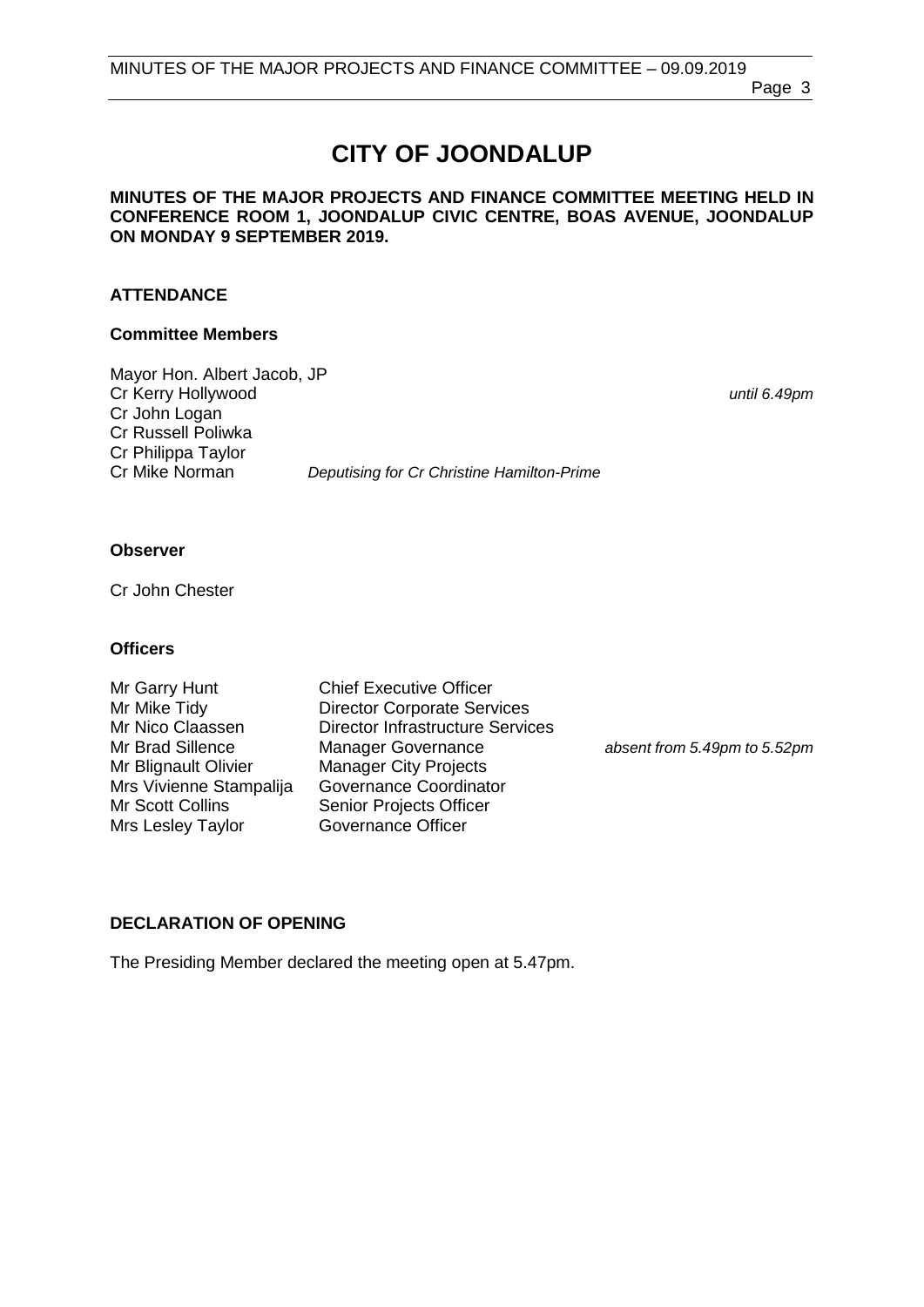*The Manager Governance left the room at 5.49pm*

#### <span id="page-3-0"></span>**DECLARATIONS OF INTEREST**

#### **Disclosure of Financial / Proximity Interest**

A declaration under this section requires that the nature of the interest must be disclosed. Consequently a member who has made a declaration must not preside, participate in, or be present during any discussion or decision-making procedure relating to the matter the subject of the declaration. An employee is required to disclose their financial interest and if required to do so by the Council must disclose the extent of the interest. Employees are required to disclose their financial interests where they are required to present verbal or written reports to the Council. Employees are able to continue to provide advice to the Council in the decision making process if they have disclosed their interest.

| <b>Name/Position</b>      | Cr Kerry Hollywood.                                               |
|---------------------------|-------------------------------------------------------------------|
| <b>Item No./Subject</b>   | Item 7 - Confidential - Burns Beach Cafes / Restaurants - Project |
|                           | Status                                                            |
| <b>Nature of interest</b> | Proximity Interest.                                               |
| <b>Extent of Interest</b> | Cr Hollywood lives / resides close to the proposed development.   |

#### **Disclosures of interest affecting impartiality**

Elected Members (in accordance with Regulation 11 of the *Local Government [Rules of Conduct] Regulations 2007)* and employees (in accordance with the Code of Conduct) are required to declare any interest that may affect their impartiality in considering a matter. This declaration does not restrict any right to participate in or be present during the decision-making process. The Elected Member/employee is also encouraged to disclose the nature of the interest.

| <b>Name/Position</b>      | <b>Cr Mike Norman.</b>                                       |
|---------------------------|--------------------------------------------------------------|
| <b>Item No./Subject</b>   | Item 2 - Ocean Reef Marina - Project Status.                 |
| <b>Nature of interest</b> | Interest that may affect impartiality.                       |
| <b>Extent of Interest</b> | Cr Norman is treasurer of the Joondalup Community Coast Care |
|                           | Forum, which has been involved in stakeholder engagement.    |

| <b>Name/Position</b>      | Cr Philippa Taylor.                                         |  |
|---------------------------|-------------------------------------------------------------|--|
| <b>Item No./Subject</b>   | Item 2 – Ocean Reef Marina – Project Status.                |  |
| <b>Nature of interest</b> | Interest that may affect impartiality.                      |  |
| <b>Extent of Interest</b> | Cr Taylor is a member of the Ocean Reef Sea Sports Club and |  |
|                           | the Joondalup RSL.                                          |  |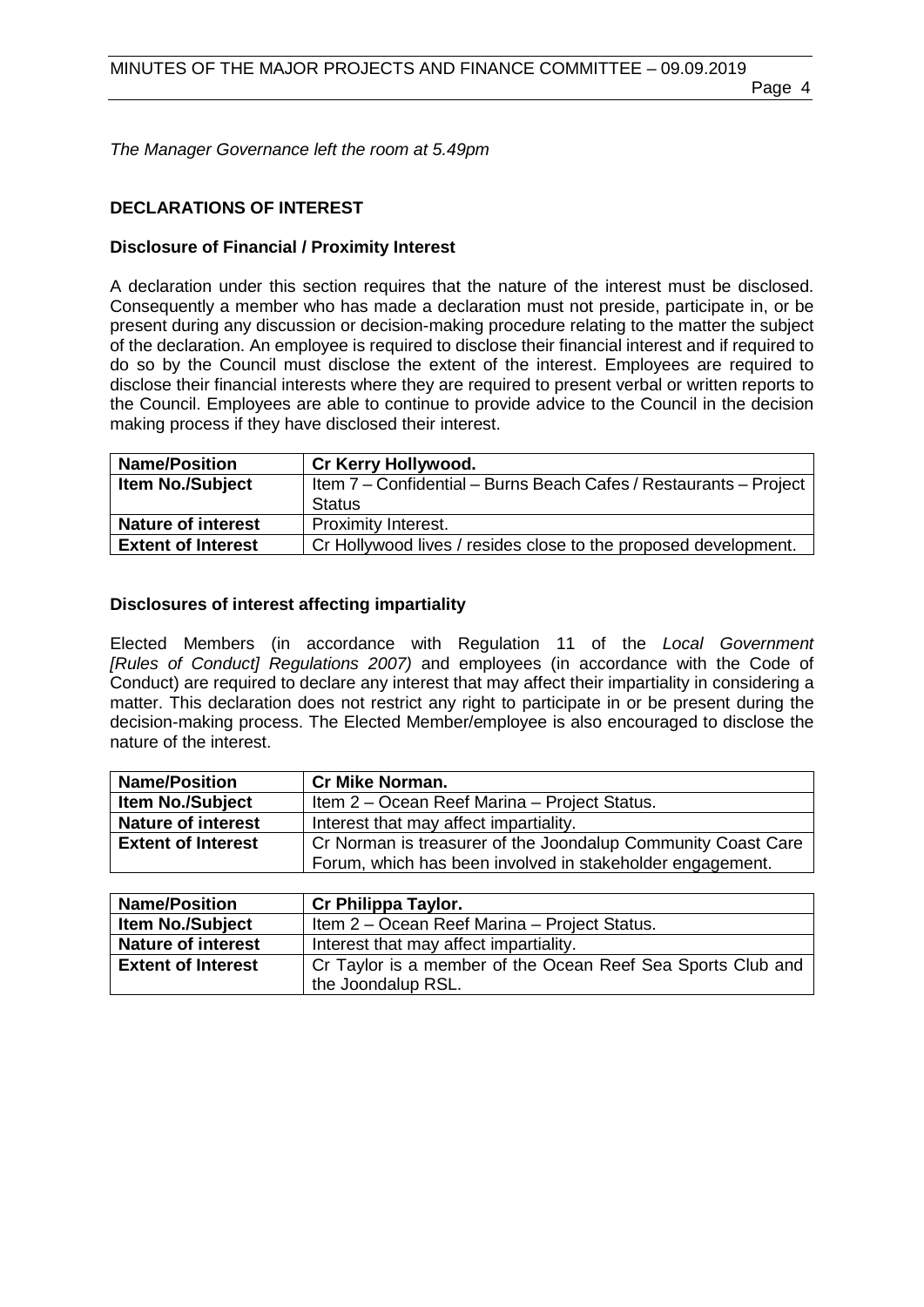Page 5

### <span id="page-4-0"></span>**APOLOGIES / LEAVE OF ABSENCE**

### **Apology:**

Cr Christine Hamilton-Prime.

### **Leave of Absence Previously Approved:**

| Cr Russ Fishwick, JP | 4 to 13 September 2019 inclusive;         |
|----------------------|-------------------------------------------|
| Cr Sophie Dwyer      | 6 to 11 October 2019 inclusive:           |
| Cr Russ Fishwick, JP | 16 to 22 October 2019 inclusive;          |
| Cr Russ Fishwick, JP | 4 November to 19 December 2019 inclusive. |

### <span id="page-4-1"></span>**CONFIRMATION OF MINUTES**

### MINUTES OF THE MAJOR PROJECTS AND FINANCE COMMITTEE HELD ON 15 JULY 2019

**MOVED Cr Hollywood SECONDED Mayor Jacob that the minutes of the meeting of the Major Projects and Finance Committee held on 15 July 2019 be confirmed as a true and correct record.**

#### **The Motion was Put and CARRIED (6/0)**

**In favour of the Motion:** Mayor Jacob, Crs Hollywood, Logan, Norman, Poliwka and Taylor.

*The Manager Governance entered the room at 5.52pm.*

### <span id="page-4-2"></span>**ANNOUNCEMENTS BY THE PRESIDING MEMBER WITHOUT DISCUSSION**

Nil.

#### <span id="page-4-3"></span>**IDENTIFICATION OF MATTERS FOR WHICH THE MEETING MAY BE CLOSED TO THE PUBLIC**

In accordance with Clause 5.2 of the City's *Meeting Procedures Local Law 2013*, this meeting was not open to the public.

### <span id="page-4-4"></span>**PETITIONS AND DEPUTATIONS**

Nil.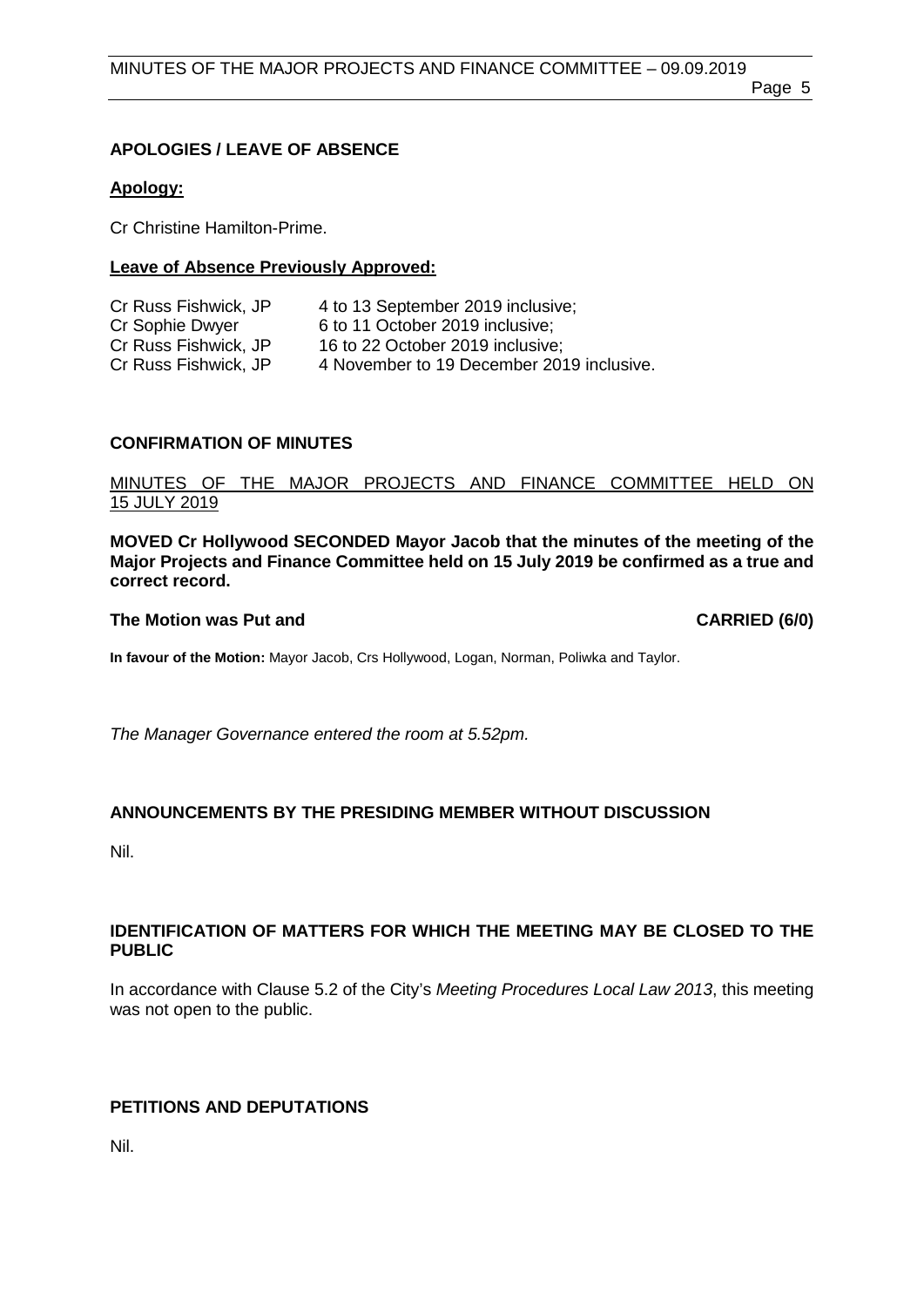#### <span id="page-5-0"></span>**REPORTS**

<span id="page-5-1"></span>

| <b>ITEM1</b>                          | <b>JINAN GARDEN - PROJECT STATUS</b>                                                                                                                   |
|---------------------------------------|--------------------------------------------------------------------------------------------------------------------------------------------------------|
| <b>WARD</b>                           | <b>North</b>                                                                                                                                           |
| <b>RESPONSIBLE</b><br><b>DIRECTOR</b> | Mr Garry Hunt<br>Office of the CEO                                                                                                                     |
| <b>FILE NUMBER</b>                    | 75577, 101515                                                                                                                                          |
| <b>ATTACHMENTS</b>                    | Nil                                                                                                                                                    |
| <b>AUTHORITY / DISCRETION</b>         | Information - includes items provided to Council for<br>information purposes only that do not require a decision of<br>Council (that is for 'noting'). |

#### **PURPOSE**

For the Major Projects and Finance Committee to note the progress on the Jinan Garden project.

#### **EXECUTIVE SUMMARY**

In July the City commenced preparation of a new project management plan for the design and construction of the Jinan Garden. The City met with representatives of the North Metro TAFE to discuss the proposed location of the garden adjacent to the North Metro TAFE site. The City also made initial enquiries with Landscape Architecture Consultants Plan E regarding their continued involvement with the project, site suitability considerations and projected timelines.

The City is currently considering a fee proposal and scope of works from Plan E to progress the design of the Jinan Garden.

*It is therefore recommended that the Major Projects and Finance Committee NOTES the progress on the Jinan Garden project as detailed in this Report.*

#### **BACKGROUND**

The City has a Sister City Relationship with the City of Jinan. The signing of a Memorandum of Understanding which was endorsed by Council at its meeting held on 25 July 2000 (CJ183-07/00 refers) marked the commencement of the relationship. In 2004, the two Cities signed an official protocol agreement formalising the Sister City Relations between the two Cities (CJ007-02/04 refers).

At its meeting held on 14 December 2010 (CJ217-12/10 refers), Council agreed to incorporate the Jinan Garden in the design of the Joondalup Performing Arts and Cultural Facility (JPACF). In April 2012 the City engaged the services of landscape architect consultants Plan E for the purpose of a review of the Jinan Gardens design that was provided to the City by the Jinan Municipal People's Government.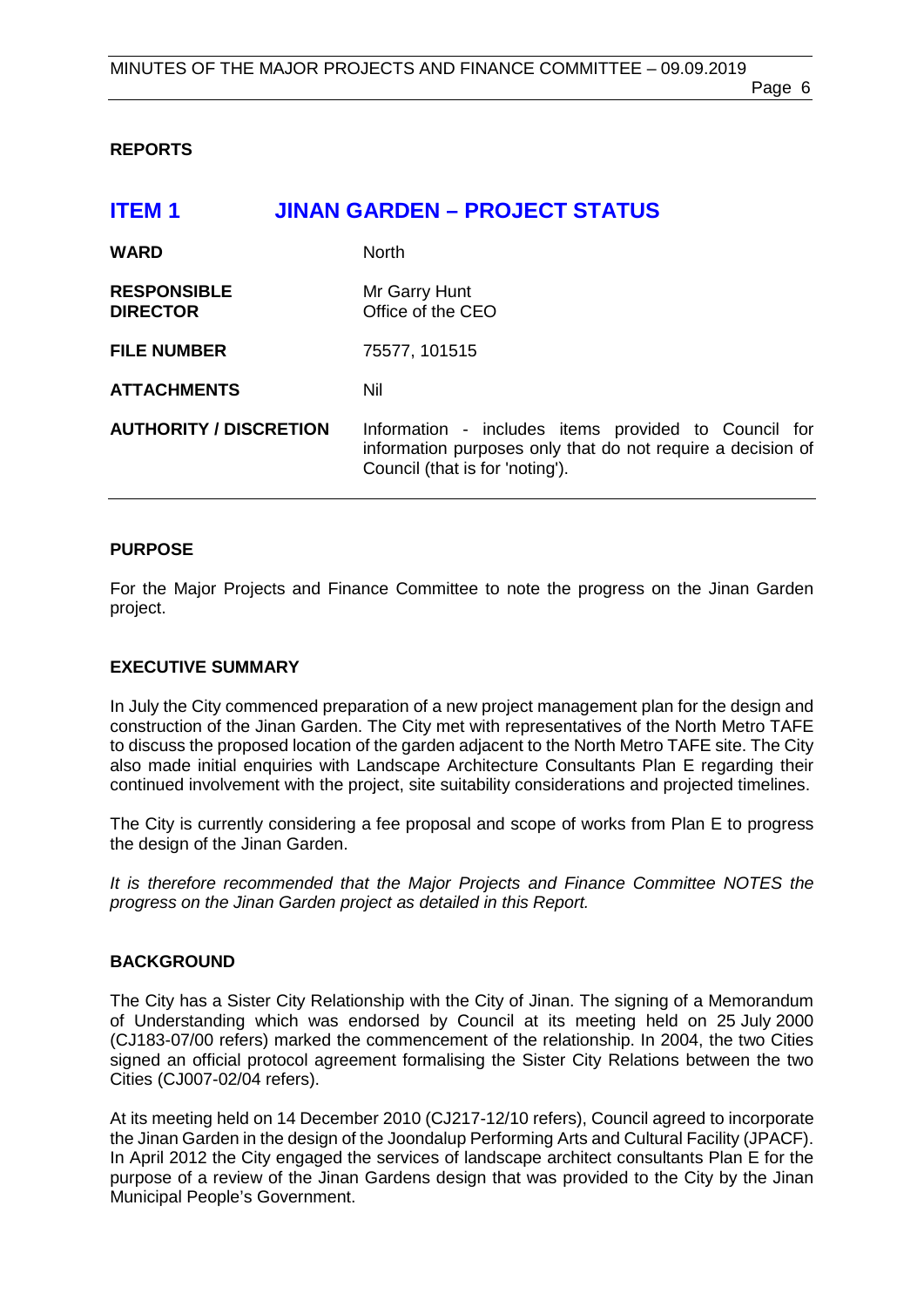Following the City's decision not to proceed with the design development phase of the JPACF in June 2017 (CJ101-06/17 refers), and with regard to the City's commitment to the Joondalup-Jinan Sister City partnership, at its meeting held on 21 May 2019 (CJ066-05/19 refers) Council resolved in part to support the development of the Jinan Garden as a stand-alone project. Council also resolved to list for consideration \$2.15 million for the planning and development of the Jinan Garden in 2019-20 and 2020-21 of the City's *Five Year Capital Works Program*, as follows:

- *"2 SUPPORTS the development of the Jinan Garden, as a significant stand-alone piece of cultural infrastructure, separate from the Joondalup Performing arts and Cultural Facility;*
- *3 LISTS FOR CONSIDERATION \$2.15 million for the planning and development of the Jinan Garden in 2019-20 and 2020-21 of the City's Five Year Capital Works Program;*
- *4 SUPPORTS the proposed location for the Jinan Garden as detailed in Attachment 2 to this report, subject to further site investigations and approvals as required;*
- *5 NOTES that the Chief Executive Officer will present further status reports on the Jinan Garden and JPACF projects to the Major Projects and Finance Committee at a later date".*

At its meeting held on 25 June 2019 (CJ079-06/19 refers), Council received a report providing an overview of the highlights and outcomes of the visit made by the City of Joondalup delegation to Jinan and HuZhou from 23 March to 30 March 2019. One of the key civic outcomes achieved by the delegation was the signing of a three year Cooperation and Exchange Plan between Jinan, China and the City of Joondalup which includes the progression of the Jinan Garden project.

Also, at its meeting held on 25 June 2019 (CJ073-06/19 refers), Council resolved to adopt the *Five Year Capital Works Program*, including the Jinan Garden Project.

### **DETAILS**

In July 2019 the City commenced the preparation of a new Jinan Garden project. The City is currently preparing new project management documentation and will commence further capital and operational cost analysis, design development, location and site investigations, funding opportunity investigations, community engagement, detailed design and construction.

The City has engaged with North Metro TAFE to discuss partnership opportunities for the development of the Jinan Garden. North Metro TAFE indicated there may be an opportunity for possible involvement of some students in the design and construction of the Jinan Garden. The City will continue to liaise with the North Metro TAFE representatives as the project progresses.

Landscape Architect consultants Plan E were involved with the design and construction of the Joondalup Garden in Jinan in 2009 and were originally engaged by the City in 2012 to develop a design for the Jinan Garden in Joondalup. Given their extensive knowledge and past history with the project, the City is liaising with Plan E regarding their future involvement in the project.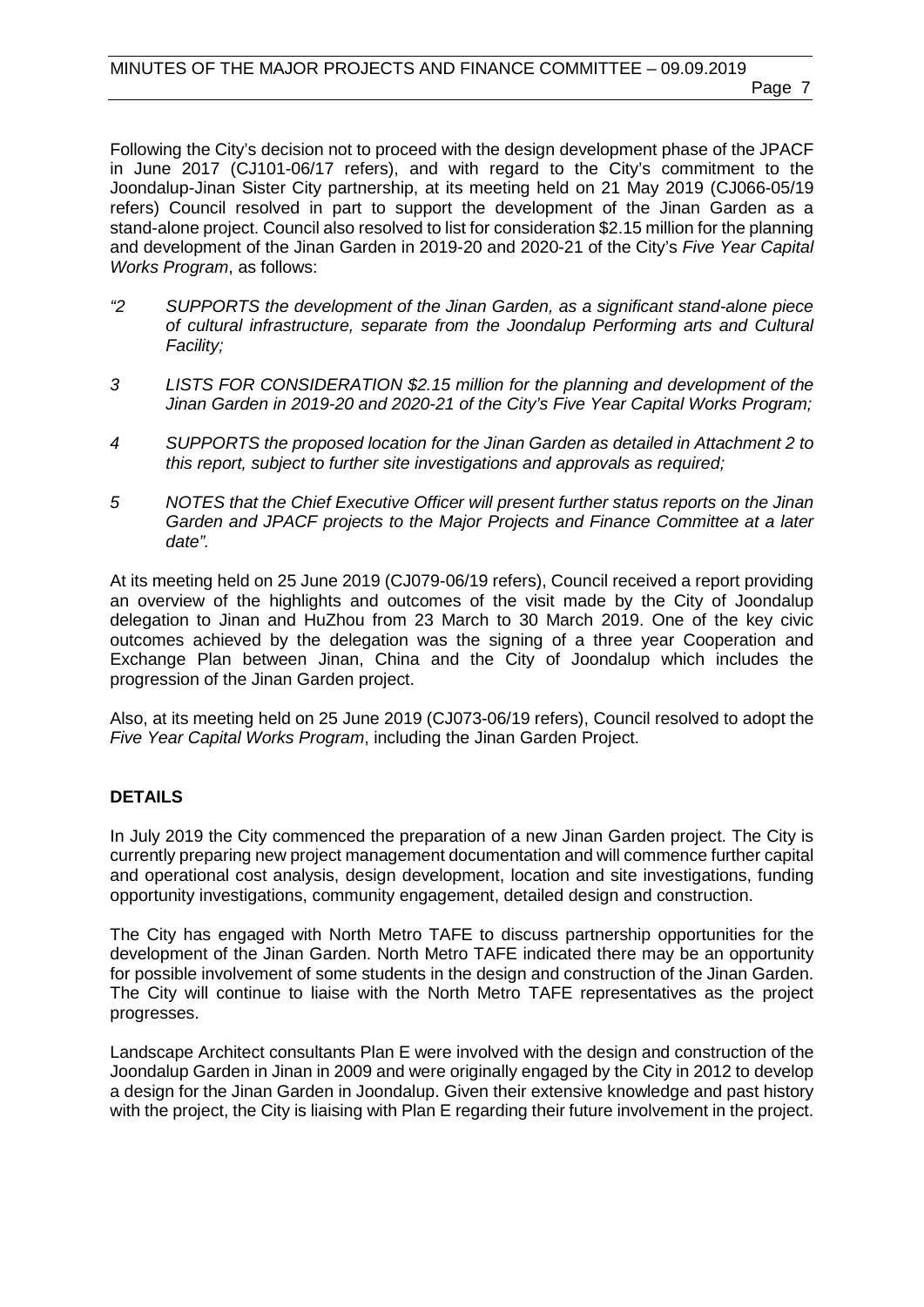### **Issues and options considered**

Not applicable.

## **Legislation / Strategic Community Plan / policy implications**

| Legislation                     | Local Government Act 1995.                                                                                                   |
|---------------------------------|------------------------------------------------------------------------------------------------------------------------------|
| <b>Strategic Community Plan</b> |                                                                                                                              |
| Key theme                       | Governance and Leadership.                                                                                                   |
| <b>Objective</b>                | Strong leadership.                                                                                                           |
| <b>Strategic initiative</b>     | Foster strategic alliances to deliver key transformational<br>projects and initiatives in partnership with key stakeholders. |
| <b>Policy</b>                   | Not applicable.                                                                                                              |

### **Risk management considerations**

The risk considerations for the development of the Jinan Garden project will be investigated as the projects progress. Current potential risk factors include:

- protracted time to progress the design
- inability to achieve the appropriate approvals
- managing community / stakeholder expectations potential community opposition.

### **Financial / budget implications**

Current financial year impact

| Account no.<br><b>Budget Item</b><br><b>Budget amount</b><br>Amount spent to date<br><b>Proposed cost</b><br><b>Balance</b> | CW003922<br>Jinan Garden project<br>\$260,000<br>2,819<br>\$<br>\$<br>0<br>\$257,181                                                                                                           |
|-----------------------------------------------------------------------------------------------------------------------------|------------------------------------------------------------------------------------------------------------------------------------------------------------------------------------------------|
| Future financial year impact                                                                                                |                                                                                                                                                                                                |
| <b>Annual operating cost</b>                                                                                                | Annual operating costs have been investigated as part of the<br>project review process, as detailed in this report. These matters<br>will continue to be refined as the project progresses.    |
| <b>Estimated annual income</b>                                                                                              | Estimated annual income has been investigated as part of the<br>project review process, as detailed in this Report. These<br>matters will continue to be refined as the project progresses.    |
| <b>Capital replacement</b>                                                                                                  | Capital replacement costs have been investigated as part of<br>the project review process, as detailed in this Report. These<br>matters will continue to be refined as the project progresses. |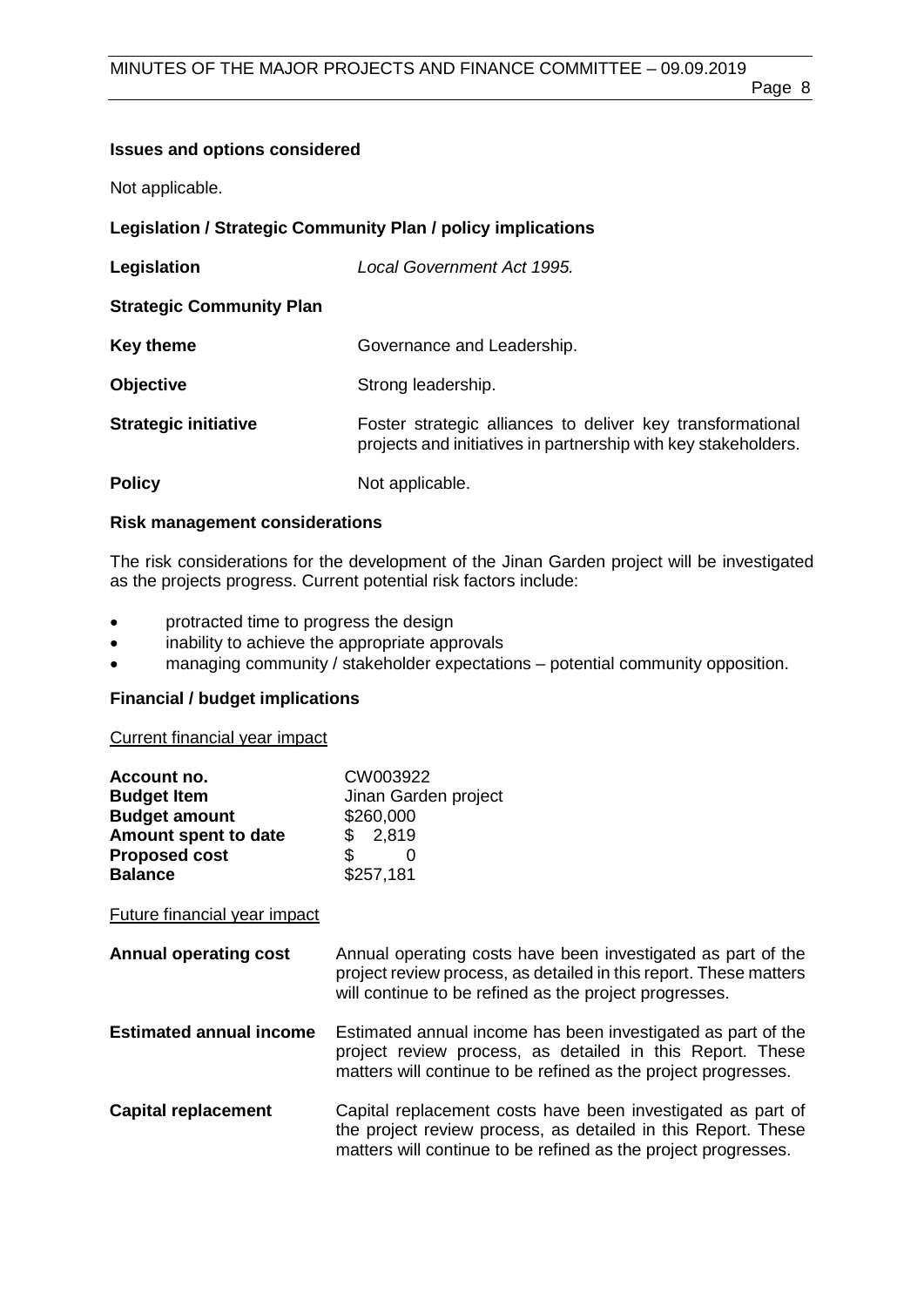Page 9

#### **20 Year Strategic Financial**  \$2.15 million. **Plan impact**

**Impact year** 2019-20 and 2020-21.

All amounts quoted in this report are exclusive of GST.

### **Regional significance**

Not applicable.

### **Sustainability implications**

The Sister City Relationship between the City of Joondalup and the City of Jinan, which includes plans for the construction of the Jinan Garden, has been developed with the intent of achieving positive social / cultural, economic and environmental exchange opportunities. The consideration of sustainability implications for the Jinan Garden will continue as the project progresses.

#### **Consultation**

The Jinan Garden project will be developed in accordance with City policies.

#### **COMMENT**

The City will continue to progress the Jinan Garden Project and will provide future updates to the Major Projects and Finance Committee.

#### **VOTING REQUIREMENTS**

Simple Majority.

#### **MOVED Cr Hollywood, SECONDED Cr Taylor that the Major Projects and Finance Committee NOTES the progress on the Jinan Garden project as detailed in this Report.**

#### **The Motion was Put and CARRIED (6/0)**

**In favour of the Motion:** Mayor Jacob, Crs Hollywood, Logan, Norman, Poliwka and Taylor.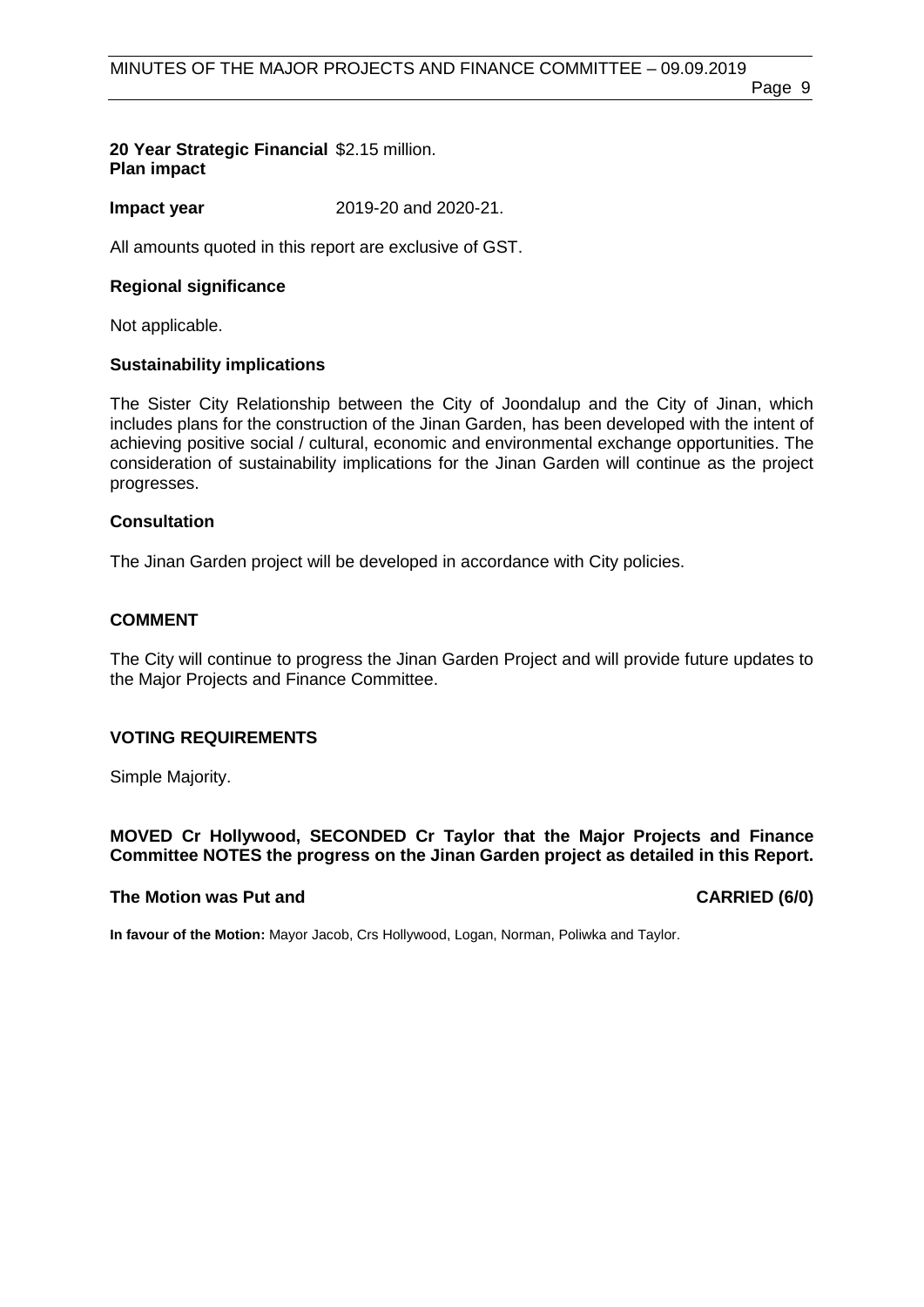#### **Disclosures of interest affecting impartiality**

| <b>Name/Position</b>                                                    | <b>Cr Mike Norman.</b>                                       |
|-------------------------------------------------------------------------|--------------------------------------------------------------|
| <b>Item No./Subject</b><br>Item 2 - Ocean Reef Marina - Project Status. |                                                              |
| <b>Nature of interest</b>                                               | Interest that may affect impartiality.                       |
| <b>Extent of Interest</b>                                               | Cr Norman is treasurer of the Joondalup Community Coast Care |
|                                                                         | Forum, which has been involved in stakeholder engagement.    |

| <b>Name/Position</b>                                                                     | Cr Philippa Taylor.                          |
|------------------------------------------------------------------------------------------|----------------------------------------------|
| <b>Item No./Subject</b>                                                                  | Item 2 – Ocean Reef Marina – Project Status. |
| <b>Nature of interest</b>                                                                | Interest that may affect impartiality.       |
| Cr Taylor is a member of the Ocean Reef Sea Sports Club and<br><b>Extent of Interest</b> |                                              |
|                                                                                          | the Joondalup RSL.                           |

### <span id="page-9-0"></span>**ITEM 2 OCEAN REEF MARINA - PROJECT STATUS**

| <b>WARD</b>                           | <b>North Central</b>                                                                                                                                   |
|---------------------------------------|--------------------------------------------------------------------------------------------------------------------------------------------------------|
| <b>RESPONSIBLE</b><br><b>DIRECTOR</b> | Mr Garry Hunt<br>Office of the CEO                                                                                                                     |
| <b>FILE NUMBER</b>                    | 04171, 101515                                                                                                                                          |
| <b>ATTACHMENTS</b>                    | Nil.                                                                                                                                                   |
| <b>AUTHORITY / DISCRETION</b>         | Information - includes items provided to Council for<br>information purposes only that do not require a decision of<br>Council (that is for 'noting'). |

#### **PURPOSE**

For the Major Projects and Finance Committee to note the progress of the Ocean Reef Marina development.

#### **EXECUTIVE SUMMARY**

To progress the implementation of the Ocean Reef Marina development, the following activities and tasks have been undertaken since the previous project status report was considered by the Major Projects and Finance Committee at its meeting held on 15 July 2019 (Item 6 refers):

- 1 Liaison and engagement with the State Government through LandCorp.
- 2 Concept Plan development.
- 3 Progression of the environmental and planning approval processes.
- 4 Community engagement.<br>5 Stakeholder engagement.
- 5 Stakeholder engagement.<br>6 Other matters.
- Other matters.

The project is progressing in accordance with the updated project plan prepared by LandCorp and represented in the Ocean Reef Marina Indicative Timeline as at April 2019. However, there are matters that have the potential to affect progress on the project; these will be outlined in this report.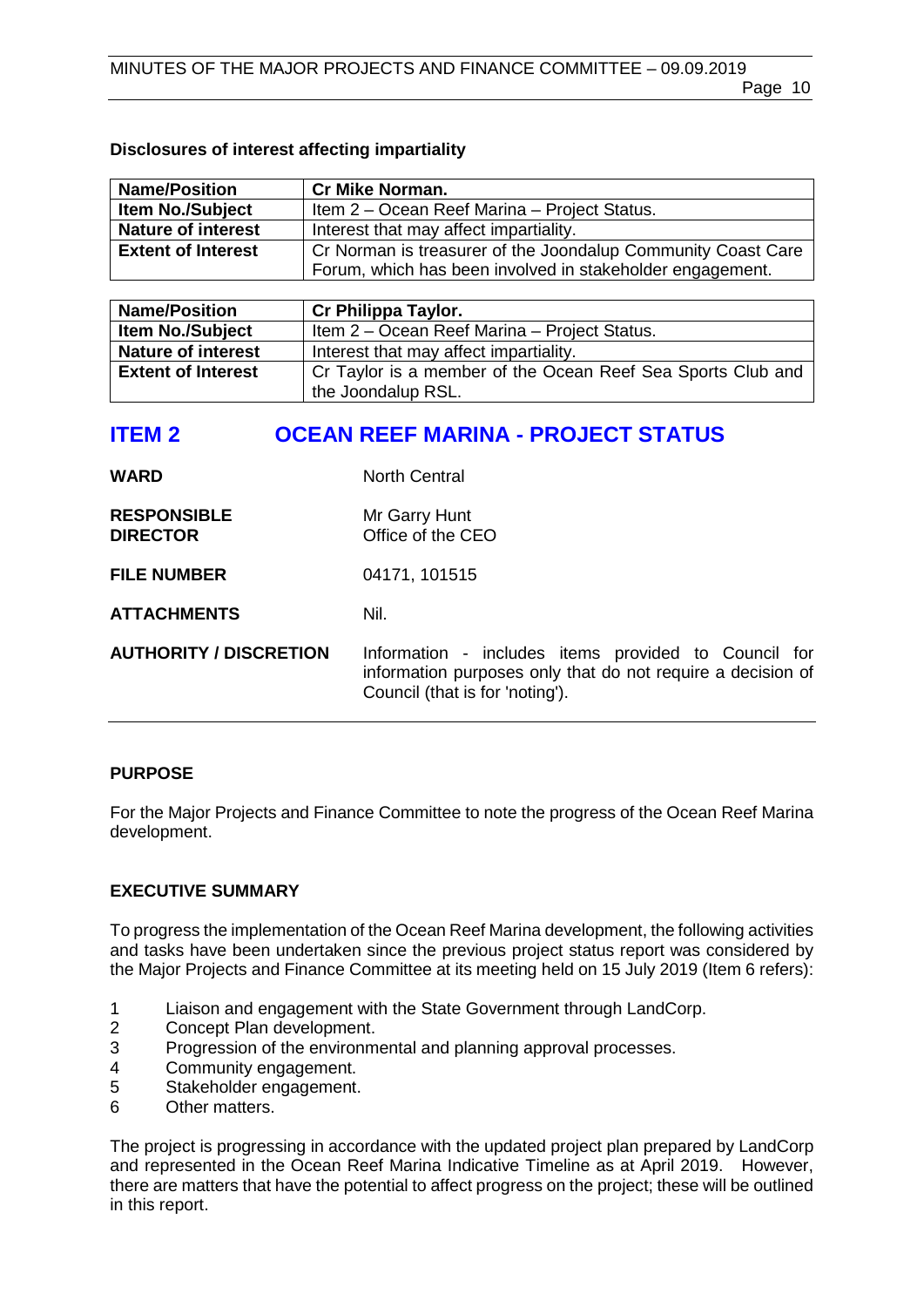*It is therefore recommended that the Major Projects and Finance Committee NOTES the status of the Ocean Reef Marina Project as detailed in this Report.*

#### **BACKGROUND**

#### **1 State Government / LandCorp**

Following the State Government announcement in September 2017 that LandCorp would implement the Ocean Reef Marina project, the City's ongoing involvement in the project was covered in the Memorandum of Understanding (MOU) endorsed by Council at its meeting held on 20 February 2018 (CJ031-02/18 refers) and executed in March 2018.

#### **2 Concept Plan Development**

The refined concept plan was endorsed for community engagement by the Government Steering Committee in August 2018. The refined plan was developed following an extensive review process undertaken by the Project Steering Group, with considerable input from the Department of Transport (DoT).

The refined plan formed the basis of initial discussions with the Ocean Reef Sea Sports Club (ORSSC) and Whitfords Volunteer Sea Rescue Group (WVSRG) regarding the development of the relevant business cases for these entities.

#### **3 Planning and Environmental Approvals**

#### Metropolitan Region Scheme Amendment 1270/41

Metropolitan Region Scheme (MRS) Amendment 1270/41 was advertised for public comment from November 2016 to February 2017.

Notwithstanding the development of a refined concept plan, the plan advertised in February 2017 remains the relevant plan for MRS Amendment 1270/41 process. It is considered imperative that the current MRS process progresses in order to provide project certainty and to meet State Government expectations for onsite commencement in 2020.

Changes to the plan which may affect the planning approvals will be dealt with through an alternative planning framework following gazettal of MRS Amendment 1270/41.

#### Negotiated Planning Outcome for Bush Forever Site 325

The Western Australian Planning Commission (WAPC) has commenced the implementation of the Negotiated Planning Outcome (NPO) and has finalised the acquisition of a parcel of land suitable as an off-set for the portion of Bush Forever Site 325 required for the development.

Acquisition of this land parcel for inclusion in the conservation estate forms 90% of the NPO requirement with the remaining 10% being rehabilitation of degraded sections of Bush Forever Site 325 in the vicinity of the development.

#### Public Environmental Review

The Environmental Protection Authority (EPA) report advising that the proposal was environmentally acceptable and could proceed with strict conditions was provided to the Minister for Environment in February 2019. A two-week public appeal period then ran from 25 February 2019 to 11 March 2019.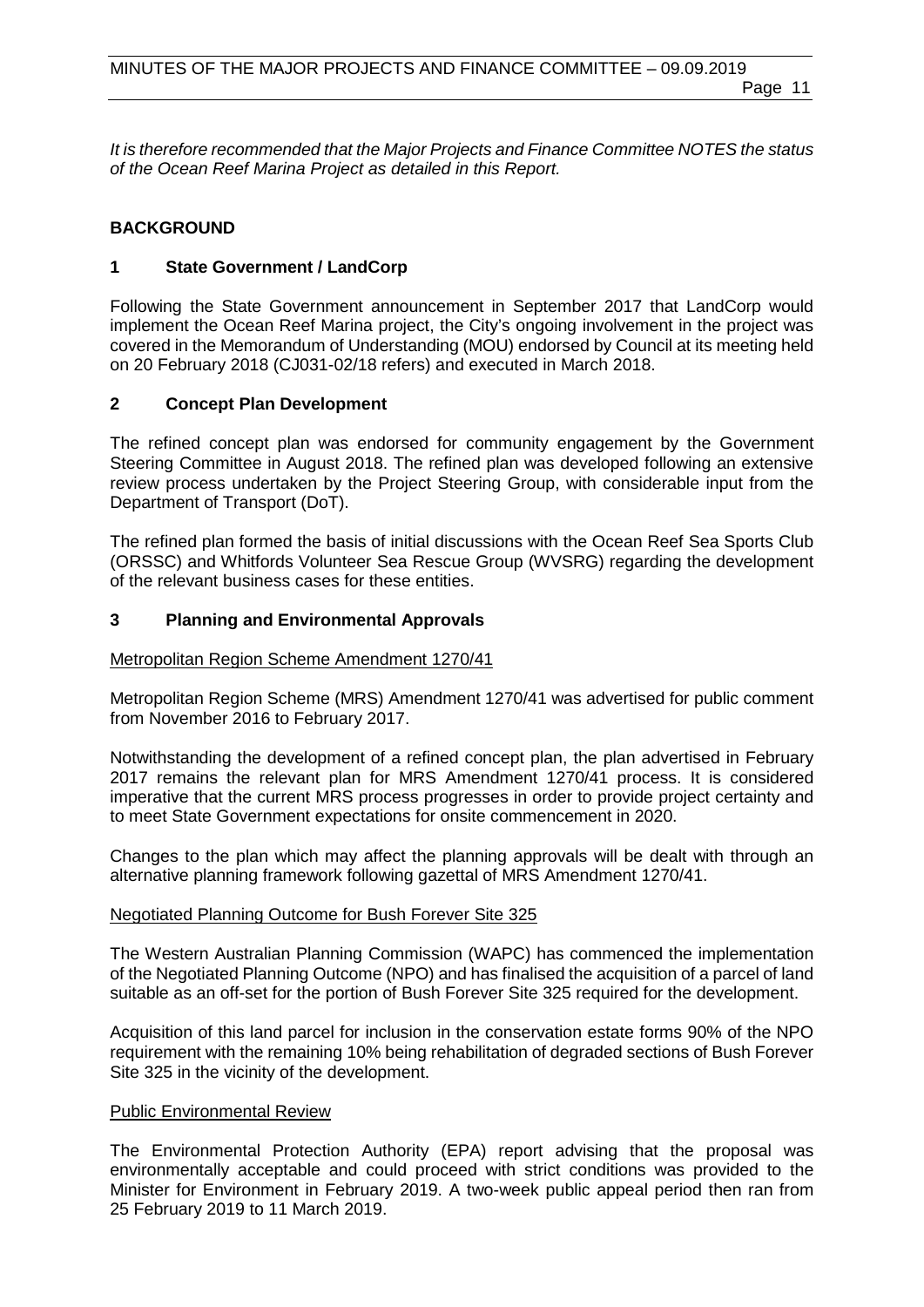On 7 August 2019, the Minister for Environment released the Ministerial Statement approving the project. The approval includes measures to ensure protection of marine water quality and habitats, and abalone stocks.

#### Marmion Marine Park

The Ocean Reef Marina development requires excision from the Marmion Marine Park which is a complex process managed by the Department of Biodiversity, Conservation and Attractions on behalf of the Conservation and Parks Commission.

The Conservation and Parks Commission has provided 'in-principle' support for the excision (subject to the project receiving the required statutory approvals) and a Cabinet Submission has been prepared to progress the required Act of Parliament process.

It should be noted that given the broader implications of the proposal on the boundary and management of the Marmion Marine Park and recreational abalone fishers, the EPA provided high level advice to the Minister for Environment (as part of the PER process) about Government agencies working together to address these matters.

#### Draft preliminary *Ocean Reef Marina Structure Plan*

Should the alternate planning framework mentioned in this report be acceptable to the WAPC and other relevant authorities, an *Ocean Reef Marina Structure Plan* may no longer be required.

#### **4 Stakeholder and Community Engagement**

The extensive Stakeholder Engagement and Communications Strategies (development by LandCorp and endorsed by the Government Steering Community) are being implemented and the City assists as requested and when required.

#### **DETAILS**

#### **1 State Government / LandCorp**

#### Land Assembly and the City's freehold land

As previously reported (Major Projects and Finance Committee meeting held on 6 May 2019 (Item 7 refers), Clause 6.1 of the MOU outlines the City's responsibility in terms of its freehold land:

- *"6.1 The City agrees that it shall:*
	- *(f) Not dispose of or otherwise deal with land it owns within the area of the Project (27 hectare area comprising Lot 1032 on Plan 13198 and Lot 1029 on Diagram 57604) which would materially affect or restrict the implementation of the Project.*
	- *(g) Contribute the portion of City owned land required for the Project for an agreed market value (assumed to be nominal) consideration. The methodology used to value the required Project land to be agreed between the Parties."*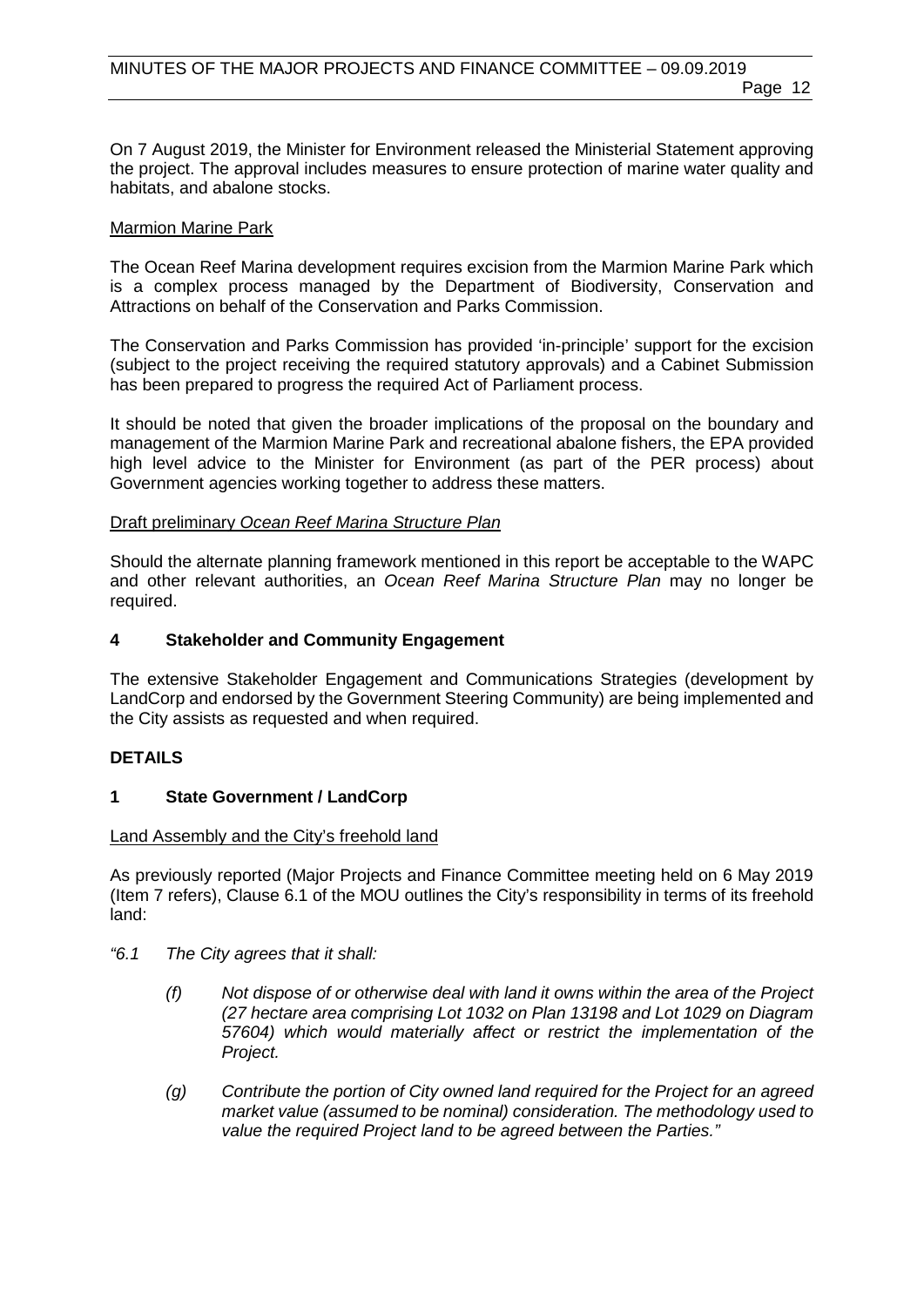The refined concept plan requires the following City-owned land to be contributed to the project:

- Lot 1032 2.691 hectares Lot 1029 8.626 hectares
- Total 11.317 hectares

The City has previously sought valuations for its land. However, it is considered appropriate that further market testing be sought, and independent market valuers have been engaged to provide additional advice on this matter.

This advice is considered crucial to enable negotiations with LandCorp to progress, as is obtaining legal advice on matters such as:

- an amendment to the City's local government boundary
- rateability of boat pens
- required agreements between the City and LandCorp for the on-going operation and maintenance of the landside components of the development (MOU clauses 6.1(e), (h) and 7.3 refer).

#### Marina Management Model and the City's Financial Analysis

The minutes from the Ocean Reef Marina Government Steering Committee Meeting, held on 26 July 2019 confirmed that the Department of Transport will be the Marina Manager.

LandCorp engaged consultants to prepare a draft Marina Management Model for consideration by the DoT, LandCorp and the City (in accordance with clause 6.1(d) of the MOU).

The model includes a financial analysis of the on-going operation and management of the marine components of the development only which, at this stage, assumes the following:

- A single management entity being responsible for management of the marina waterbody and terrestrial lands.
- The Marina Manager, confirmed to be the Department of Transport, is responsible for the management of the boat ramps, trailer parking area, and areas along the existing foreshore, including the internal beach and the like.
- The ORSSC will hold a seabed lease for their proposed wet pen area (approximately 265 pens). The ORSSC will be responsible for funding and constructing the pens.
- The Marina Manager will utilise the balance of the seabed area to accommodate approximately 300 wet pens (maximum capacity) which will be initially constructed.
- Take up rates of the 300 pens is staggered over the first eight years of operation.
- Boat trailer parking is included in the "launching" fees.
- No public ticketed parking.

As the Marina Management Agreement will impact the City and inform the required agreement/s between the City and LandCorp (as indicated above), acceptance of the agreement by all parties is required.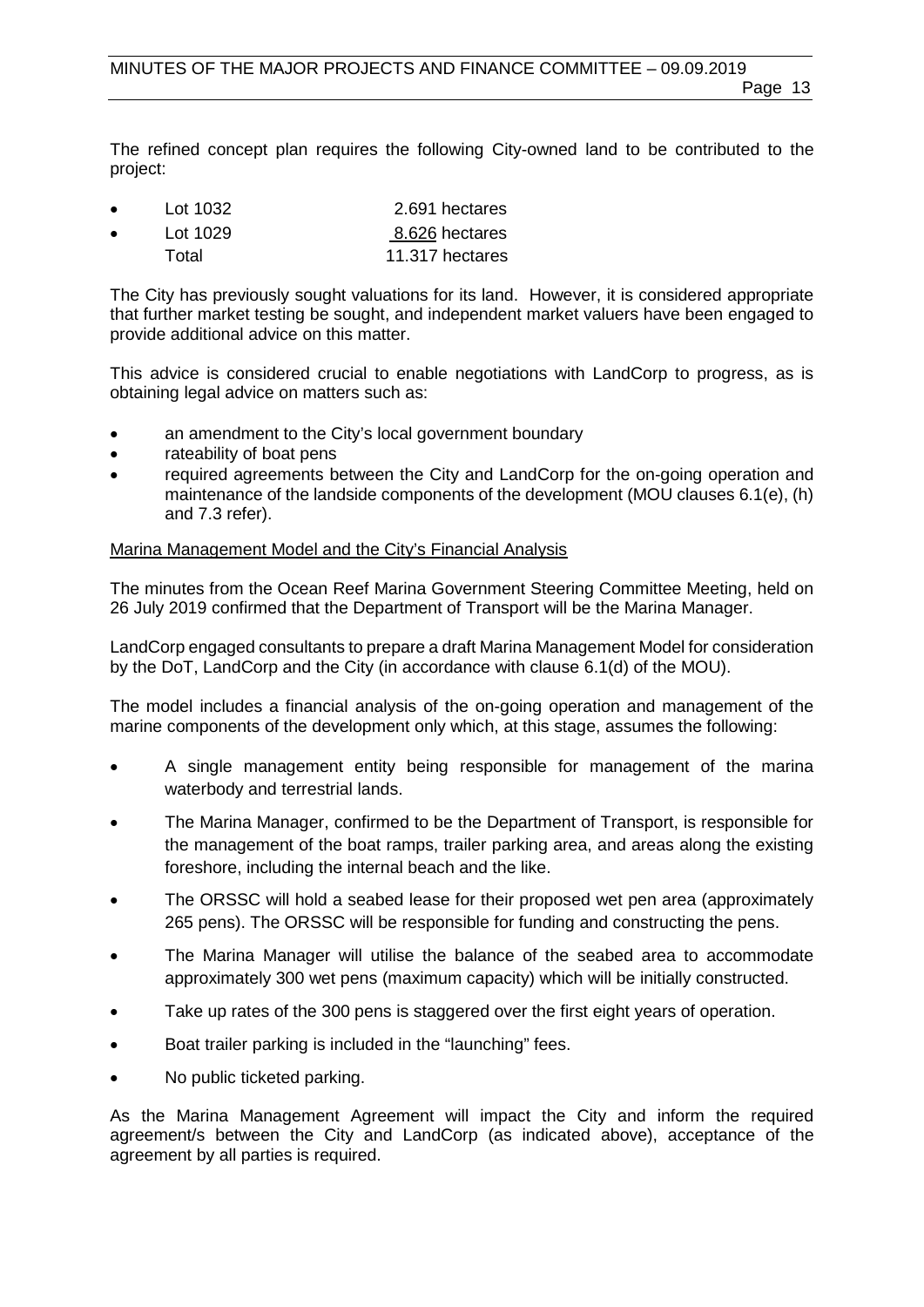Again, as previously reported (Major Projects and Finance Committee meeting held on 15 July 2019 (Item 6 refers)), the City is undertaking a detailed financial analysis of the impact of the project, both income and expenditure, to the City. The analysis addresses such matters as:

- the City's freehold land
- value of the existing City's owned assets at the Ocean Reef Boat Harbour
- sunk costs (approximately \$4.5 million excluding staff costs and grants received)
- income generated by existing facilities
- ORSSC and WVSRG
- new rates income to be received
- on-going operating and maintenance costs
- depreciation and capital replacement
- cash flow analysis
- issues to be resolved
- *20 Year Strategic Financial Plan* and the impact of the Ocean Reef Marina.

The analysis is based on numerous assumptions which need to be tested and the information provided in the Marina Management Model will contribute to its finalisation. Once completed, the City's financial analysis will be presented for consideration by Council, through the Major Projects and Finance Committee.

#### Cooperative Research Centre for Water Sensitive Cities

The Cooperative Research Centre for Water Sensitive Cities (CRCWSC) was established in July 2012. Its purpose is to help change the way cities and towns are designed, built and managed by valuing the contribution water makes to economic development and growth, quality of life and the ecosystems of which cities are a part<sup>[1](#page-13-0)</sup>.

LandCorp is considering the submission of a proposal to the CRCWSC for "Ideas for Ocean Reef Marina" and the City is part of the proposal consortium (together with LandCorp and the Water Corporation with input from the Department of Primary Industry and Regional Development).

The project has the potential to explore the following:

- Alternative non-potable supply for public open space irrigation and boat wash-down.
- Diversion of the Beenyup ocean outfall via local reuse.
- Stormwater management to minimise marine impacts.
- Artificial reef and habitat creation for abalone.
- Highly innovative and sustainable smart precinct scale development (integrated water, energy, waste and transport) that builds on the unique location and expectation of the community.

<span id="page-13-0"></span> <sup>1</sup> Source: [https://watersensitivecities.org.au/about-the-crcwsc/,](https://watersensitivecities.org.au/about-the-crcwsc/) accessed 24 June 2019.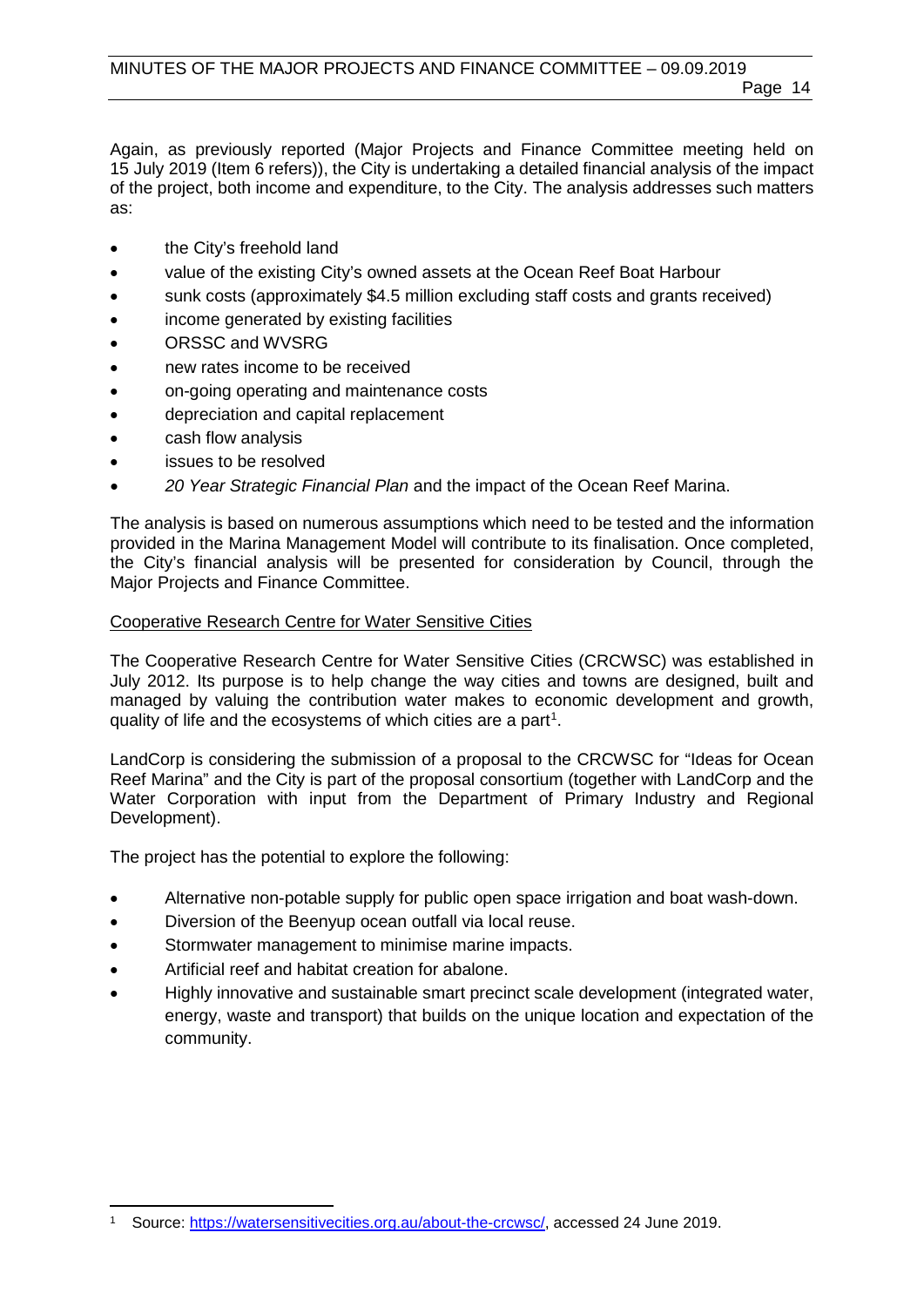In recent times, similar projects have been undertaken by CRCWSC on the following projects:

- Batavia Coast Marina Stage 2 City of Greater Geraldton
- Brabham Development (City of Swan) Peet / Department of Communities
- Revitalising Canning City Centre City of Canning
- **Bentley Regeneration Project Department of Communities**

The City was represented by the appropriate officers at a two day workshop held on 27 and 28 August 2019 by CRCWSC. A financial contribution of \$10,000 was made to CRCWSC towards the project by the City. The approved project budget contains sufficient funds for this contribution.

The project directly aligns with the environmental and sustainability vision for the Ocean Reef Marina outlined in the Project Philosophy and Parameters (endorsed by Council at its special meeting held on 5 May 2009 (JSC5-05/09 refers), and the objectives and projects within the City's *Climate Change Strategy* and *City Water Plan*.

#### **2 Concept Plan Development**

Following initial discussions with the ORSSC and WVSRG during the preparation of the required business cases, the concept plan has been further refined to ensure the most optimum outcome is achieved for these entities which aligns to their long-term requirements.

The amendments principally relate to the southern marine services precinct and the location of the required buildings.

#### **3 Planning and Environmental Approvals**

Metropolitan Region Scheme Amendment 1270/41

The MRS Amendment is progressing in accordance with statutory processes which is dependent on the finalisation of the PER process. Gazettal will also provide the trigger for an alternative planning framework process which considers the refined concept plan.

#### Negotiated Planning Outcome for Bush Forever Site 325

LandCorp has engaged environmental consultants to undertake investigations into the most suitable areas of Bush Forever Site 325 (within the vicinity of the development site) for the rehabilitation component (10%) of the NPO.

It is LandCorp's intention to engage with local friends' groups and City officers prior to formal identification of the rehabilitation areas.

#### Public Environmental Review

In a Ministerial media statement on Friday, 16 August 2019, Environment Minister Stephen Dawson approved the Ocean Reef Marina development following a Public Environmental Review, paving the way for construction to commence next year.

Plans for the new world-class Ocean Reef Marina development have reached another milestone, after the marine portion of the project passed the State's highest level of environmental assessment this week.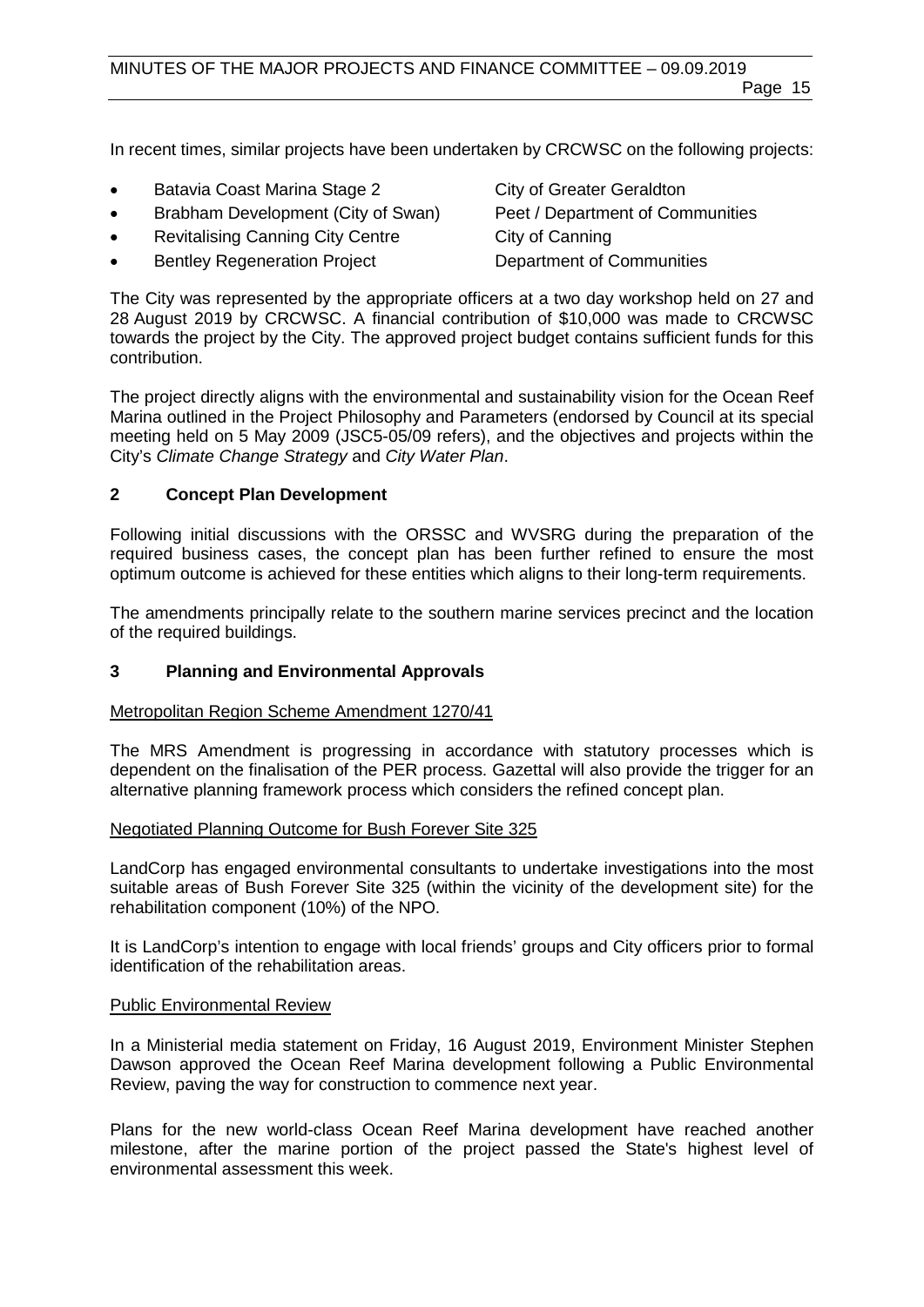- An Environmental Impact Assessment by the Environmental Protection Authority (EPA), which included a 13-week public comment period, found the proposed development would not have a significant impact on the environment and should be approved subject to strict conditions.
- On 7 August 2019, Minister for Environment the Hon. Stephen Dawson MLC approved the PER, paving the way for construction to commence by the end of 2020.
- The strict conditions sit with the Proponent to implement in co-ordination with key stakeholders. There were no unforeseen surprises in the final condition setting. Stringent monitoring and management plans will be put into effect to suitably respond to the conditions.
- The Government Steering Committee will be kept up to date as the project progresses.

#### Marmion Marine Park

The required process to excise the Ocean Reef Marina from the Marmion Marine Park is progressing in accordance with statutory process.

#### **4 Stakeholder engagement**

#### Public Realm Community Reference Group

The Public Realm Community Reference Group (CRG), established by LandCorp in January 2019, has completed its deliberations on the design and vision for the Ocean Reef Marina public realm.

A detailed landscape masterplan, incorporating the ideas raised by the CRG, has been prepared and is currently being considered by LandCorp. Given that it is likely that the City will be responsible for maintaining the public realm, involvement of the City during the finalisation of the landscape masterplan and detailed design phase will occur.

The landscape master plan will be presented to a future meeting of the Government Steering Committee for endorsement.

#### Ocean Reef Sea Sports Club and Whitfords Volunteer Sea Rescue Group

Several meetings and workshops have been held separately with the ORSSC and WVSRG to progress the preparation of business cases for these entities.

Following the presentation of the draft business cases, both entities were comfortable that, as far as possible, their priorities had been addressed including the following:

Ocean Reef Sea Sports Club:

- Number and accessibility of club boat pens.
- Land area, location and size of club building.
- Exclusive use of a boat ramp on event days (potential to provide an additional ramp subject to feasibility).
- Rigging and launching areas for junior sailors.
- RSL memorial located within the parkland adjacent to the club building.
- Potential of shared space with WVSRG.
- Adequate car parking, trailer parking and boat storage area.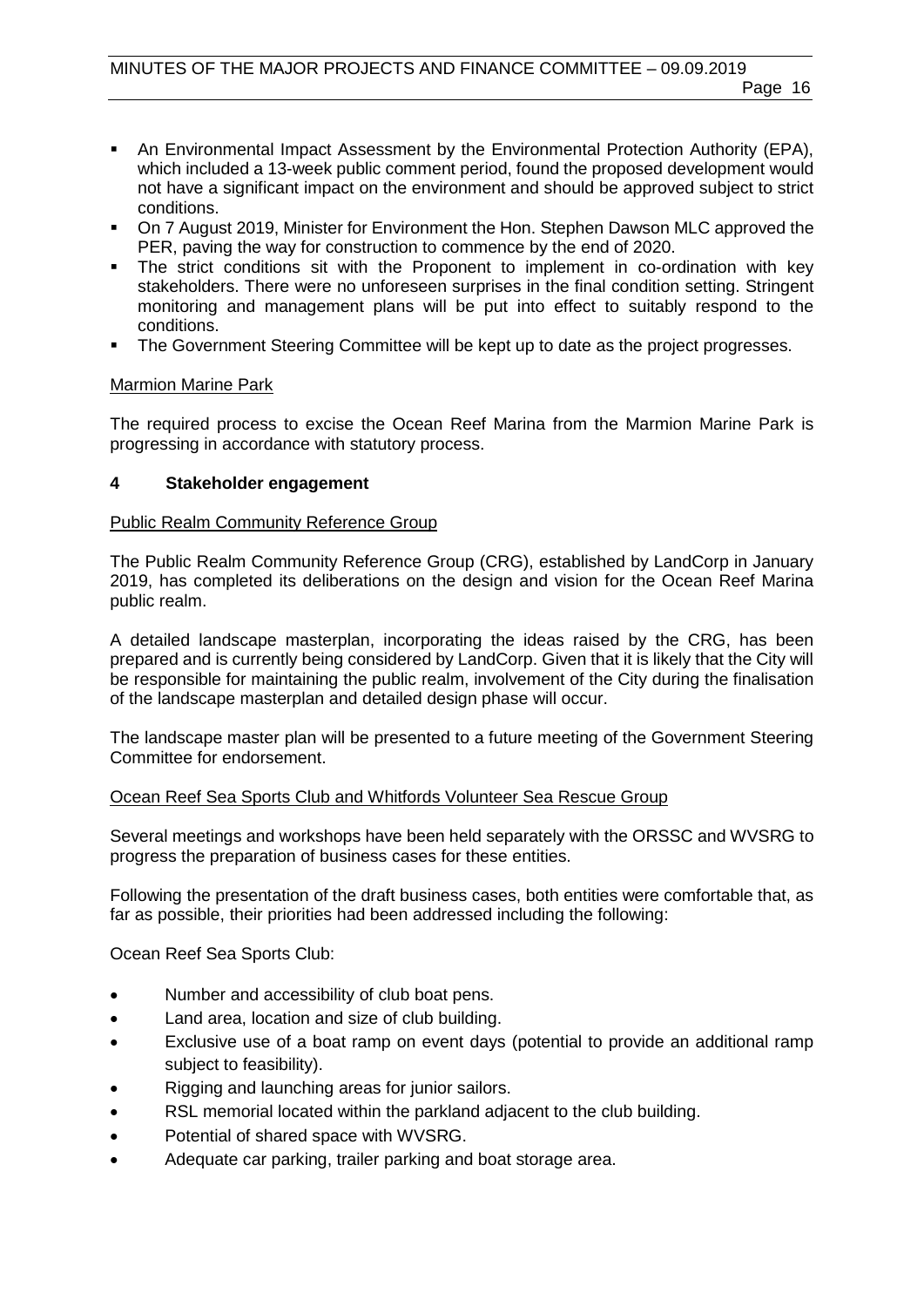Whitfords Volunteer Sea Rescue Group:

- Building footprint, layout and location.
- Ease of access to the boat launching facilities.
- Adequate equipment storage.
- Location of radio antennae.

Hard copies of the draft business case were provided to the ORSSC and will be provided to the WVSRG to consider the financials presented and provide comment / input to the project team to enable the business cases to be finalised.

It is anticipated that the business cases will be used to obtain the necessary funding for the construction of the required facilities.

### Community Engagement

LandCorp recently commenced an Ocean Reef Marina myth busting ('Reel Facts') social media and website campaign. A number of myths surrounding the development will be addressed over the coming months including (but not limited to) the following:

- "The marina will never happen".
- "Water in the marina won't flush".
- "The buildings look ugly; the public spaces are boring".
- "All plans for the artificial reef have been scrapped".
- "The marina has become a residential development".
- "The boat launching facilities will be worse than the current facilities".
- "There won't be enough boat pens".
- "The public spaces have been reduced".
- "There are ocean pools in Sydney we should have one too".

### **Other**

LandCorp and the project team continues to engage and liaise with a variety of stakeholders. In recent months LandCorp met with representatives from the surfing community and the West Coast Abalone Divers Association, as well as other individuals on a number of issues relating to the development. LandCorp also engages with the Whudjak Working Group to ensure the interests of the traditional landowners are recognised and considered.

### **5 Other matters**

### Native Title and Abalone Compensation

No additional information is available since the previous Major Projects and Finance Committee meeting.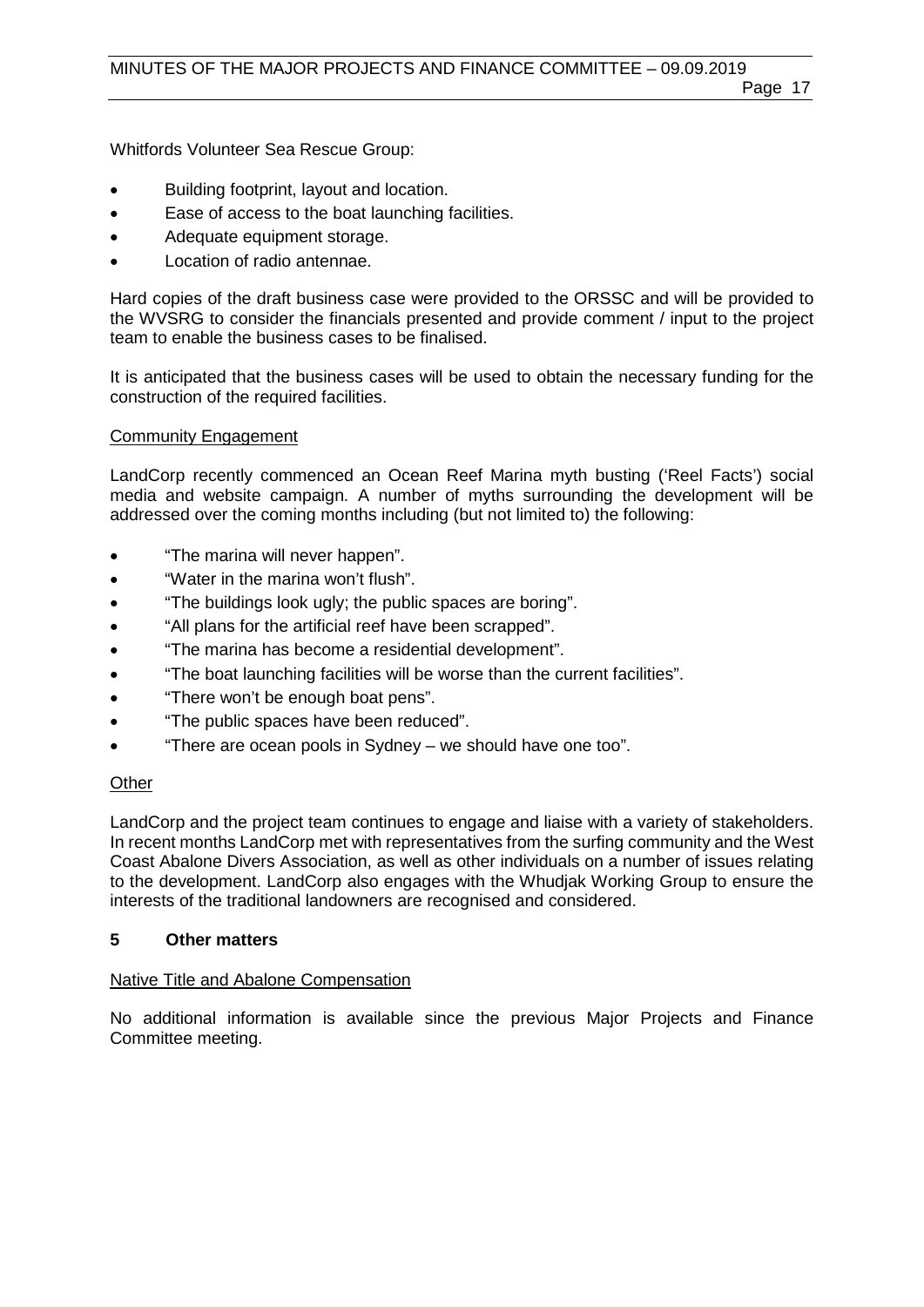### **Issues and options considered**

Not applicable.

### **Legislation / Strategic Community Plan / Policy implications**

**Legislation** The City is governed by the requirements of the *Local Government Act 1995* in relation to dealings involving commercial undertakings and land development.

Other applicable legislation includes:

- *Planning and Development Act 2005.*
- *Environmental Protection Act 1986.*
- *Fisheries Adjustment Scheme Act 1987.*
- *Land Administration Act 1997*
- *Environmental Protection, Biodiversity and Conservation Act 1999* (Cwlth).
- *Native Title Act 1993* (Cwlth)

The approvals for the development are influenced by State Planning and Development Control policies:

- *2.6: State Coastal Planning Policy.*
- *2.8: Bushland Policy for the Perth Metropolitan Region.*
- *3.7: Planning in Bushfire Prone Areas.*
- *1.8: Canal Estates and Artificial Water*

### **Strategic Community Plan**

**Key theme** Economic Prosperity, Vibrancy and Growth. **Objective Destination City. Strategic initiative •** Facilitate the establishment of major tourism infrastructure. • Encourage diverse accommodation options. **Policy** *Local Planning Scheme No. 3.*

### **Risk management considerations**

The execution of the MOU ensures that the City's interests in the project are acknowledged and protected. Further it allows the City to negotiate with the State Government on matters such as land tenure, on-going management responsibilities of a constructed marina and the City's contribution to the construction of community infrastructure (if any).

The financial analysis currently being undertaken by the City will ensure relevant and up-to-date information on the financial impact of the construction and on-going operation of the marina on the City is available. This analysis will assist in the City's negotiations with LandCorp and the Department of Transport on the on-going project, development and operational responsibilities. Further, this analysis and any future financial analyses will mitigate the risk of the City being placed in a position where the financial burden of its on-going responsibilities is untenable.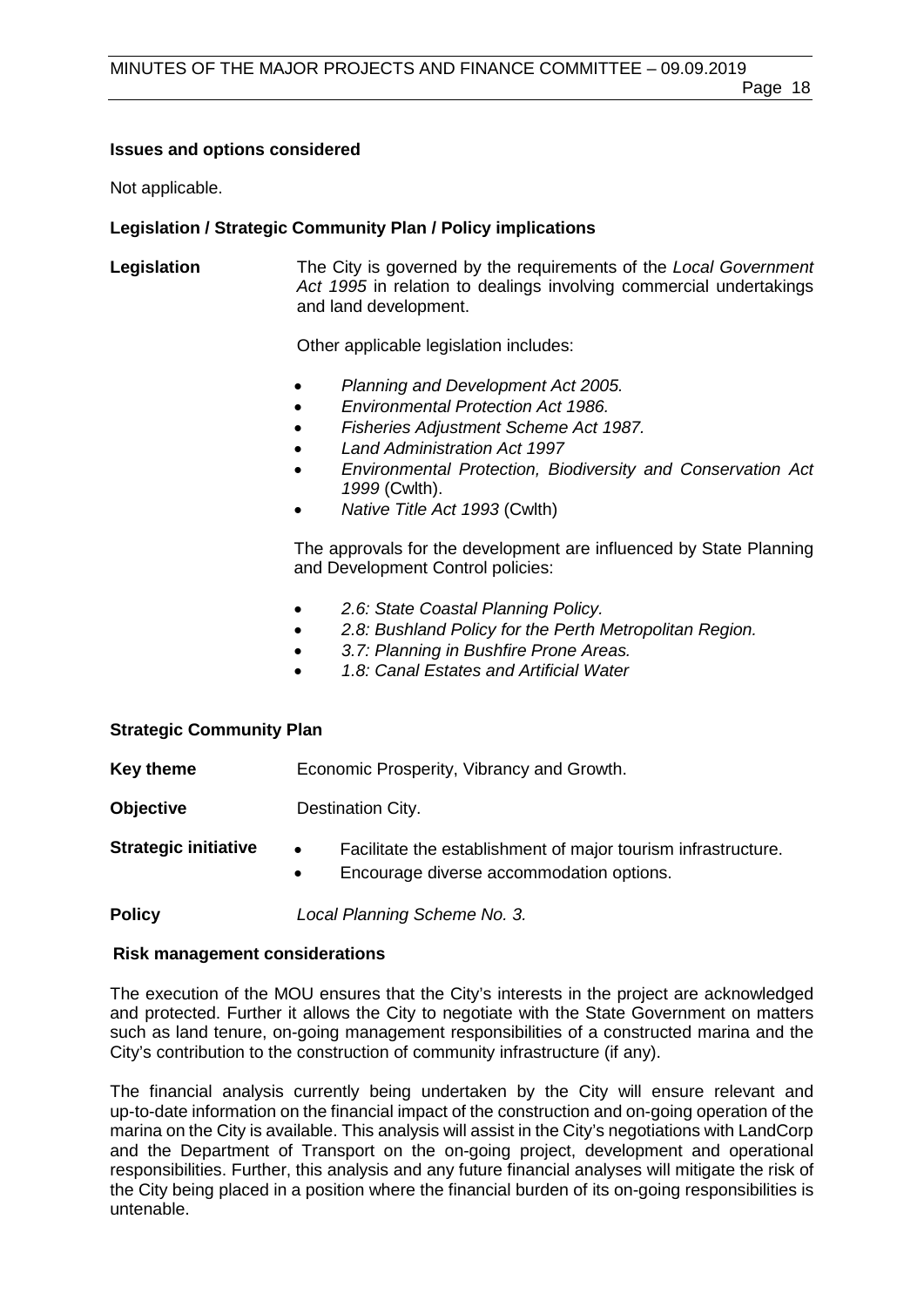#### **Financial / budget implications**

Current financial year impact

| Account no.          | C <sub>1001</sub>                    |
|----------------------|--------------------------------------|
| <b>Budget Item</b>   | Ocean Reef Marina.                   |
| <b>Budget amount</b> | \$93,141                             |
| Amount spent to date | \$10,915<br>$\overline{\phantom{a}}$ |
| <b>Balance</b>       | \$82,226                             |

Total Project Expenditure (as at 31 August 2019 including internal staff costs)

| 2007-08                       | \$<br>133,241 |
|-------------------------------|---------------|
| 2008-09                       | \$<br>968,284 |
| 2009-10                       | \$<br>266,604 |
| 2010-11                       | \$<br>325,046 |
| 2011-12                       | \$<br>388,552 |
| 2012-13                       | \$<br>376,393 |
| 2013-14                       | \$<br>838,371 |
| 2014-15                       | \$1,314,917   |
| 2015-16                       | \$1,163,151   |
| 2016-17                       | \$<br>575,906 |
| 2017-18                       | \$<br>174,832 |
| 2018-19                       | \$<br>58,067  |
| 2019-20                       | \$<br>10,915  |
| <b>LESS Grants Received</b>   | \$(1,285,500) |
| <b>Total City Expenditure</b> | \$5,308,779   |

#### 2019-20

The 2019-20 project budget is \$93,141 which covers staff costs, communications and marketing (independent of LandCorp's stakeholder engagement strategy), legal advice as well as an allocation for the City to undertake financial / economic investigations on the on-going financial impacts (both income and expenditure) of the project. LandCorp are responsible for all costs related to the project (not directly attributable to the City).

| <b>Annual operating cost</b><br><b>Estimated annual income</b> | Investigations into the on-going financial impacts (both income<br>and expenditure) have commenced based on the refined<br>concept plan and other information provided by LandCorp. |
|----------------------------------------------------------------|-------------------------------------------------------------------------------------------------------------------------------------------------------------------------------------|
| <b>Capital replacement</b>                                     | The outcomes of these investigations will inform the City's<br>negotiations with LandCorp on the matters identified in this                                                         |
| 20<br><b>Strategic</b><br>Year<br><b>Financial Plan impact</b> | Report the outcomes of which will enable a more accurate<br>determination on whole of life impacts.                                                                                 |
| Impact year                                                    | The outcomes will also enable a detailed Business Case (if<br>required) to be prepared for the disposal of the City's freehold<br>land for the development.                         |

All amounts quoted in this report are exclusive of GST.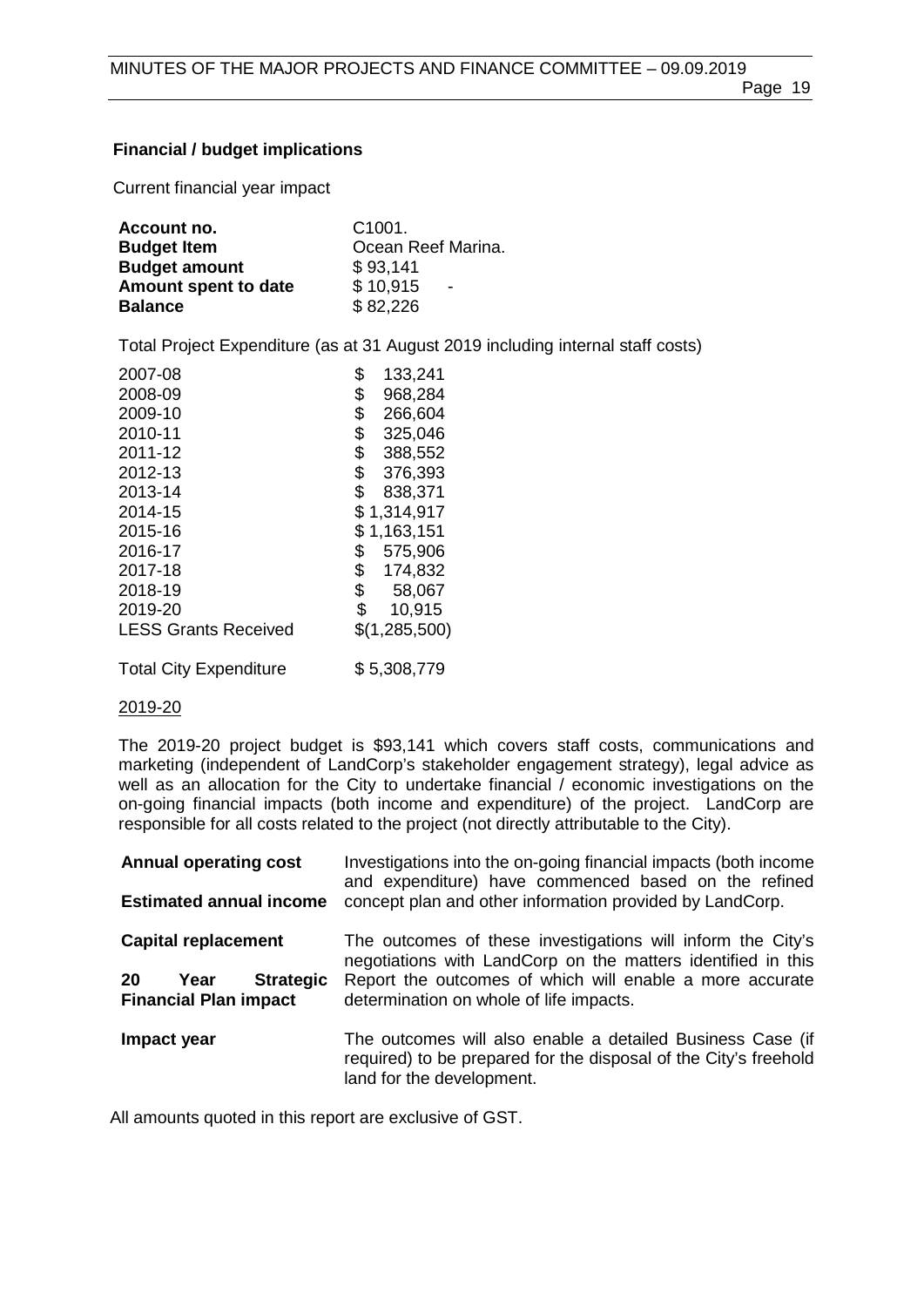#### **Regional significance**

The Ocean Reef Marina development will become a significant tourist / visitor destination and a key focal point within the northern Perth corridor.

#### **Sustainability implications**

#### Infrastructure Sustainability

At its meeting held on 20 February 2018 (CJ031-02/18 refers) it was agreed that Council, among other things that it:

*"3 REQUESTS the City to liaise with and request LandCorp to pursue development parameters which will deliver world class sustainable built form at the Ocean Reef Marina."*

The project has been registered for an Infrastructure Sustainability (IS) Planning rating from the Infrastructure Sustainability Council of Australia.

Significant progress has been made on the completion of the Infrastructure Sustainability Scorecard | Planning 2.0 which forms the basis of IS Planning Rating. The project will be rated on several categories including the environment which includes the following sub-categories:

- Energy and carbon.
- Green infrastructure.
- Environmental impacts.
- Resource efficiency.
- Water.
- Ecology.

#### Nine Innovation Ideas

The City is represented on all working groups relating to the Nine Innovation Ideas identified by the Ocean Reef Marina Project Team as follows:

- Big picture, world-scale land uses.
- Smart precinct / smart marina.
- Water wise development.
- Low carbon integrated energy system / micro-grid.
- Smart waste precinct.
- Abalone artificial reef and dive trail.
- Future proofed transport.
- Self-sustained community development.
- Celebrating coastal maritime and indigenous cultural history.

It should be noted that the CRCWSC program outlined previously in this report will support and inform the outcomes of working group deliberations on the above innovation ideas.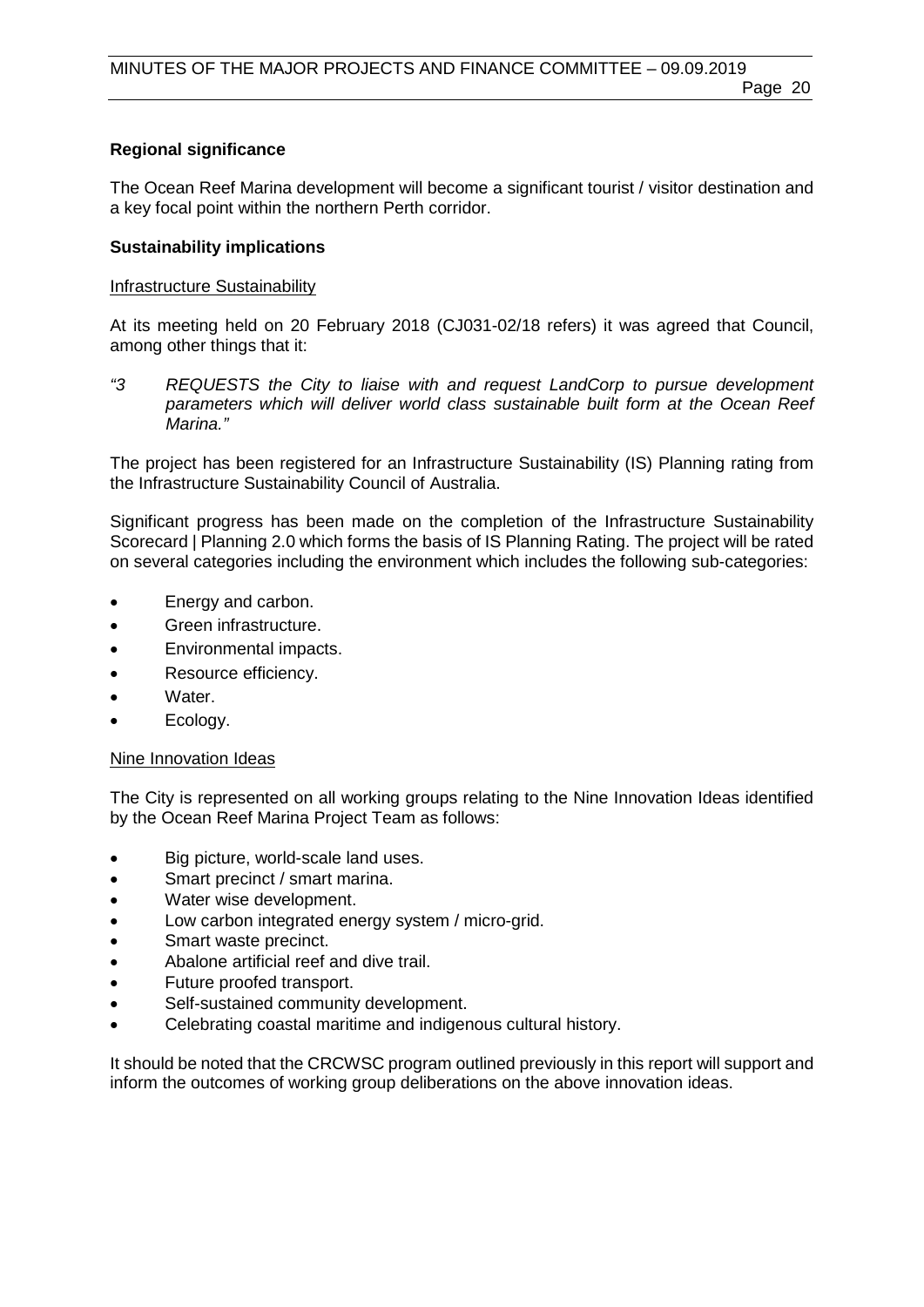#### **Consultation**

LandCorp's stakeholder engagement strategy identifies His Worship the Mayor, Elected Members and the City; as well as Ministers, state government agencies and special interest groups such as abalone industry representatives as key stakeholders in the project.

The strategy also complements and builds on the community engagement undertaken by the City throughout the life of the project. The City has provided LandCorp with extensive information on the outcomes of past engagement with the community as well as other key stakeholders (including Government agencies).

#### **COMMENT**

Since the previous meeting of the Major Projects and Finance Committee held on 15 July 2019, the Ocean Reef Marina project has progressed in accordance with the amended program prepared by LandCorp.

The tight timeframes proposed by the program presents several challenges for LandCorp and the project team.

One challenge specific to the City is successful negotiations with LandCorp to ensure that the City's substantial investment in the project (in terms of expenditure, existing infrastructure and freehold land) is acknowledged and suitable recompense provisioned in any executed agreement.

The City continues to provide support to LandCorp and the project at all levels of the project and is committed to protecting the City's vision for, and investment in, the Ocean Reef Marina.

#### **VOTING REQUIREMENTS**

Simple Majority.

**MOVED Cr Taylor, SECONDED Cr Poliwka that the Major Projects and Finance Committee NOTES the status of the Ocean Reef Marina Project as detailed in this Report.**

#### **The Motion was Put and CARRIED (6/0)**

**In favour of the Motion:** Mayor Jacob, Crs Hollywood, Logan, Norman, Poliwka and Taylor.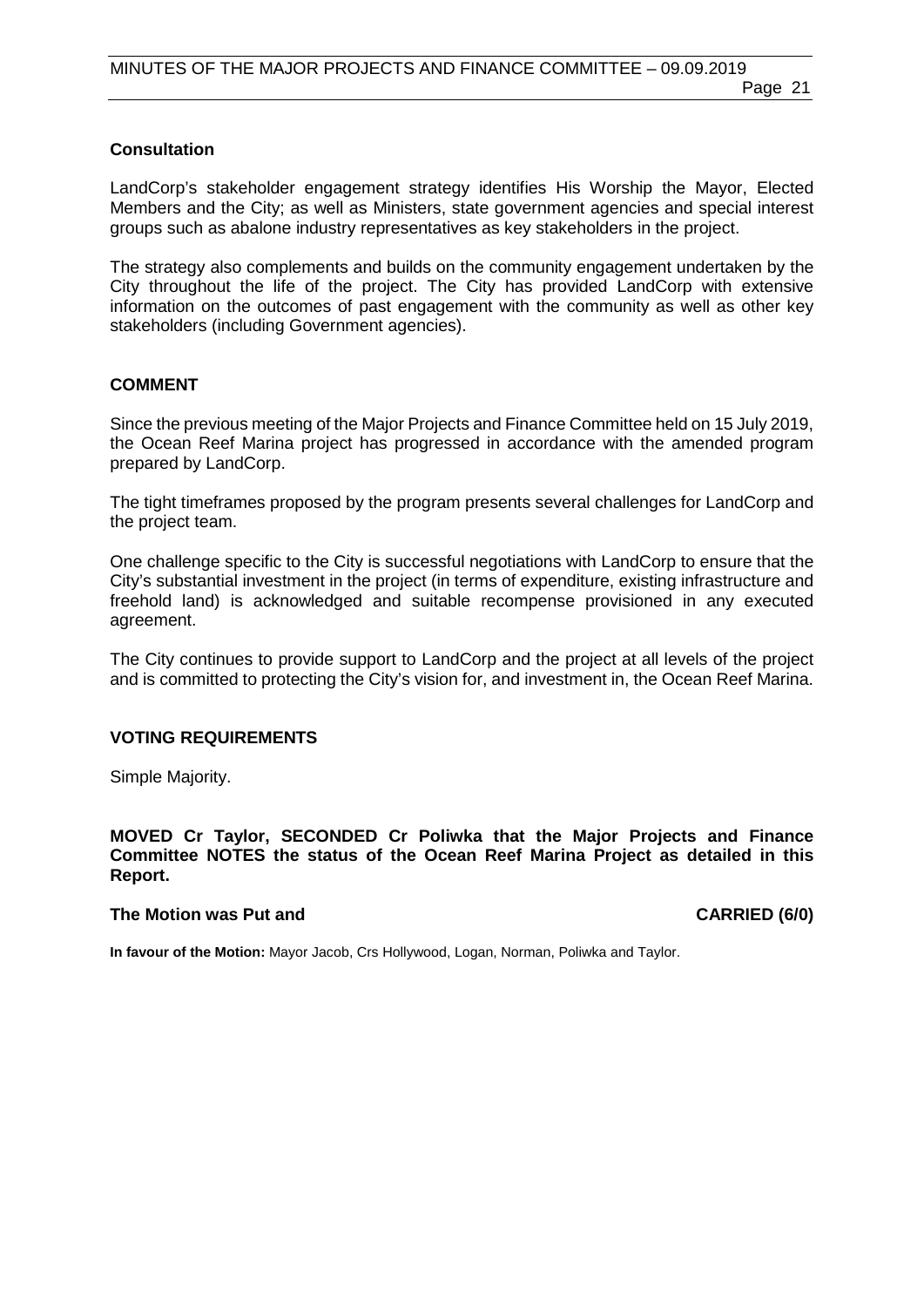### <span id="page-21-0"></span>**ITEM 3 HEATHRIDGE PARK MASTERPLAN - NEEDS ANALYSIS AND FEASIBILITY STUDY PROGRESS**

| <b>WARD</b>                           | All                                                                                                                                                    |  |
|---------------------------------------|--------------------------------------------------------------------------------------------------------------------------------------------------------|--|
| <b>RESPONSIBLE</b><br><b>DIRECTOR</b> | Mr Garry Hunt<br>Office of the CEO                                                                                                                     |  |
| <b>FILE NUMBER</b>                    | 04361, 101515                                                                                                                                          |  |
| <b>ATTACHMENTS</b>                    | Attachment 1<br>Heathridge Park Masterplan - Project<br><b>Philosophies and Parameters</b>                                                             |  |
| <b>AUTHORITY / DISCRETION</b>         | Information - includes items provided to Council for<br>information purposes only that do not require a decision of<br>Council (that is for 'noting'). |  |

#### **PURPOSE**

For the Major Projects and Finance Committee to note the progress of the *Heathridge Park Masterplan* – Needs Analysis and Feasibility Study.

#### **EXECUTIVE SUMMARY**

The City has commenced a Needs Analysis and Feasibility Study for Heathridge Park with the assistance of consultant Dave Lanfear Consulting. Dave Lanfear Consulting has undertaken an initial situation analysis and document review and is currently engaging with key stakeholders and user groups to gain an understanding of their views on current usage of the site and to explore future growth aspirations and ideas.

A draft Needs Analysis and Feasibility Study report will be presented to the City for review in September 2019, and it is proposed that the final report will be presented to the Major Projects and Finance Committee at a later stage.

*It is therefore recommended that the Major Projects and Finance Committee NOTES the progress of the Heathridge Park Masterplan - Needs Analysis and Feasibility Study as detailed in this Report.*

#### **BACKGROUND**

At its meeting held on 17 February 2014 (CJ024-02/14 refers), Council considered the proposed refurbishment of the Heathridge Park Clubroom and requested a 'Philosophy and Parameters' report in relation to a masterplan for Heathridge Park that includes the Heathridge Park Clubroom, Heathridge Leisure Centre and Guy Daniel Clubroom to be presented to Council for consideration.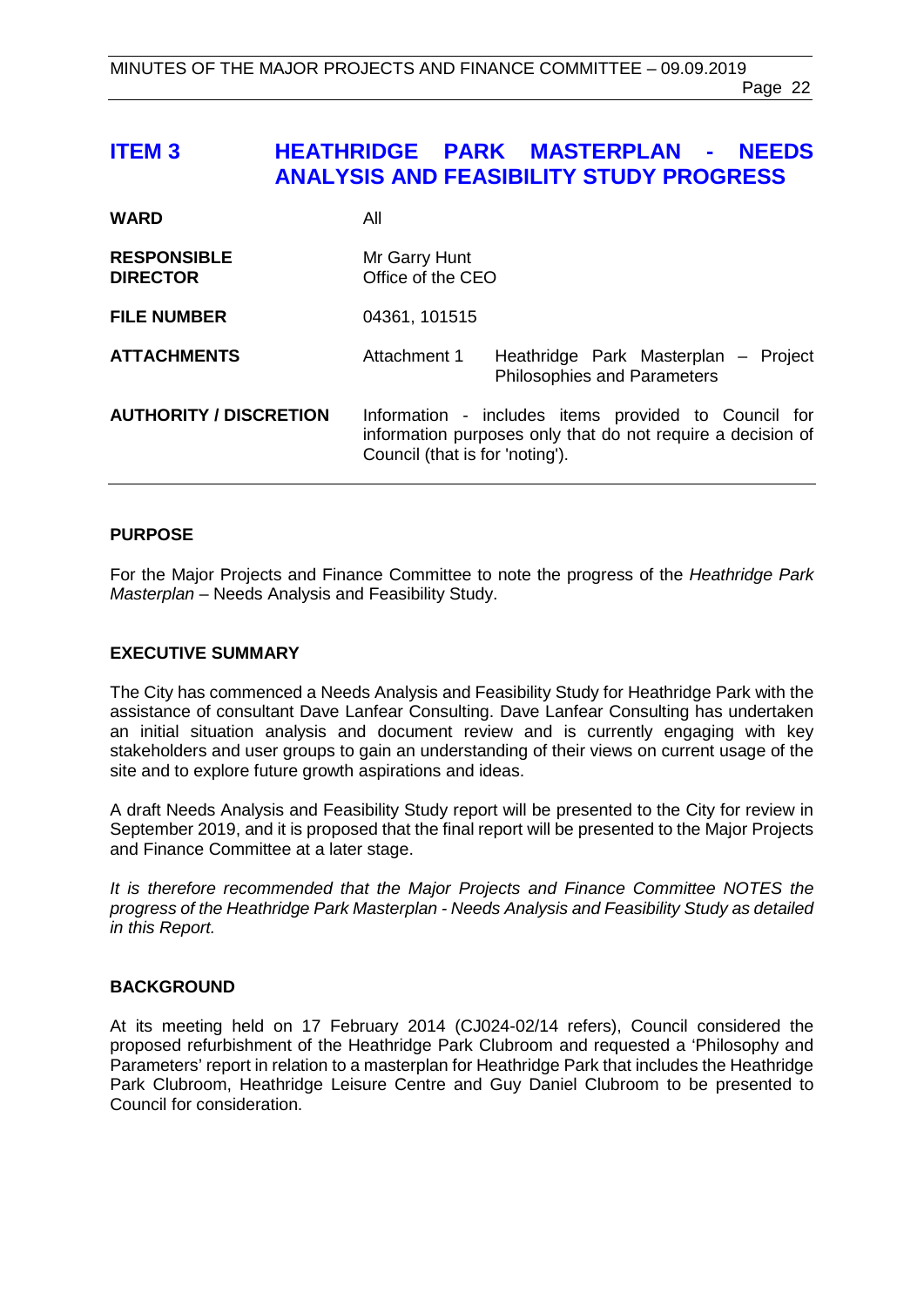At its meeting held on 24 June 2014 (CJ097-06/14 refers), Council approved the *Heathridge Park Masterplan* project and endorsed philosophies and parameters for the project (Attachment 1 refers). The purpose of the project philosophies and parameters is to articulate and document the intent of the City with respect to the objectives and outcomes of the *Heathridge Park Masterplan.* 

#### **DETAILS**

In March 2019 the City commenced a Request for Quote (RFQ) process to identify a suitable consultant to assist the City with undertaking a Needs Analysis and Feasibility Study for Heathridge Park. In April 2019 the City engaged consultants Dave Lanfear Consulting.

In May and June 2019 Dave Lanfear Consulting has undertaken a comprehensive situation analysis and document review of all the relevant background information relating to Heathridge Park and provided initial findings and assumptions to the City's project team for comment. Dave Lanfear Consulting has prepared consultation surveys and is currently engaging with key stakeholders and user groups.

It is proposed that the Needs Analysis and Feasibility Study will deliver the following:

- The needs and aspirations of groups currently involved with the facilities within Heathridge Park.
- The trends concerning the demographic and social characteristics of the suburbs surrounding the facilities located in Heathridge Park and the implications for the future provision of a multi-purpose facility / or facilities on the site.
- Options for community facility requirements to replace the existing facilities within Heathridge Park and identify how this need would translate into a new multi-purpose facility / or facilities.
- The most appropriate location for the community facility / or facilities.
- Opportunities for alternative site access / egress from Ocean Reef Road.
- Recommendations on management of existing / future user groups during any future redevelopment process such as staged construction / temporary facilities.
- Indicative concepts showing the location and design of the new community facility / or facilities.
- Preliminary and broad estimation of the capital costs for the recommended facility / or facilities and estimates for the recurring financial impacts of operation and maintenance, including income forecasting for the community facilities.

A draft Needs Analysis and Feasibility Study report will be presented to the Major Projects and Finance Committee for review at a later stage.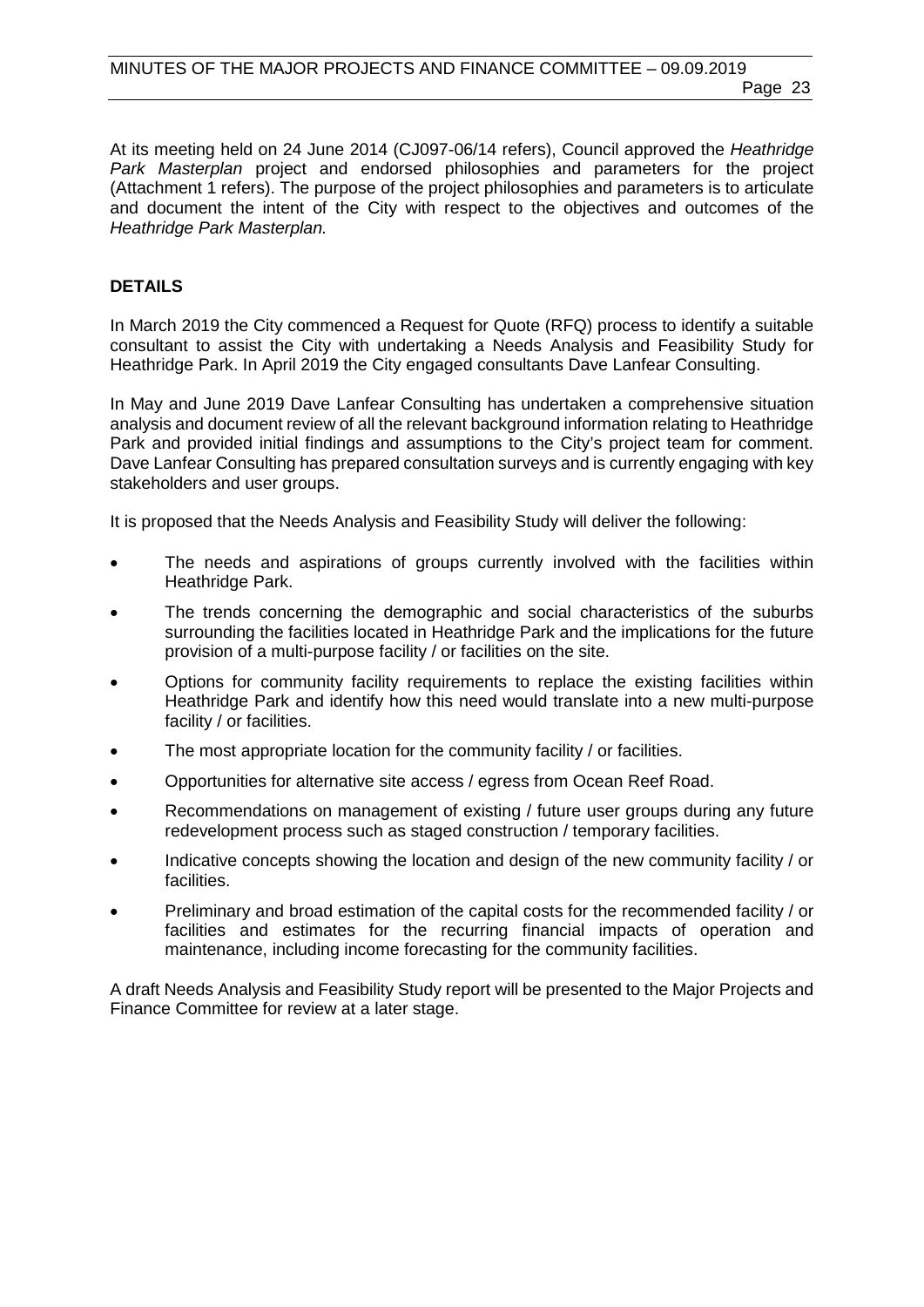#### **Issues and options considered**

Not applicable.

#### **Legislation / Strategic Community Plan / Policy implications**

**Legislation** Not applicable.

#### **Strategic Community Plan**

- **Key theme Community Wellbeing.**<br> **Objective Quality facilities. Quality facilities.**
- **Strategic initiative •** Support a long-term approach to significant facility upgrades and improvements.
	- Understand the demographic context of local communities to support effective facility planning.
	- Employ facility design principles that will provide for longevity, diversity and inclusiveness and where appropriate, support decentralising the delivery of City services.

**Policy** *Community Consultation Policy.*

#### **Risk management considerations**

The City will undertake a risk management assessment and monitoring as part of the Needs Analysis and Feasibility Study and as the project advances.

#### **Financial / budget implications**

#### Current financial year impact

| Account no.          | 220-C2012                   |
|----------------------|-----------------------------|
| <b>Budget Item</b>   | Heathridge Park Masterplan. |
| <b>Budget amount</b> | \$50,000                    |
| Amount spent to date | \$10,365                    |
| <b>Proposed cost</b> | $$$ Nil.                    |
| <b>Balance</b>       | \$39,635                    |

All amounts quoted in this report are exclusive of GST.

#### **Regional significance**

Not applicable.

#### **Sustainability implications**

The consideration of sustainability implications will take place as the project progresses.

Any developments at Heathridge Park will consider and minimise impact to important flora and fauna in the area. Facilities will be planned to reduce the impact of the carbon footprint and consider environmental sustainability design features.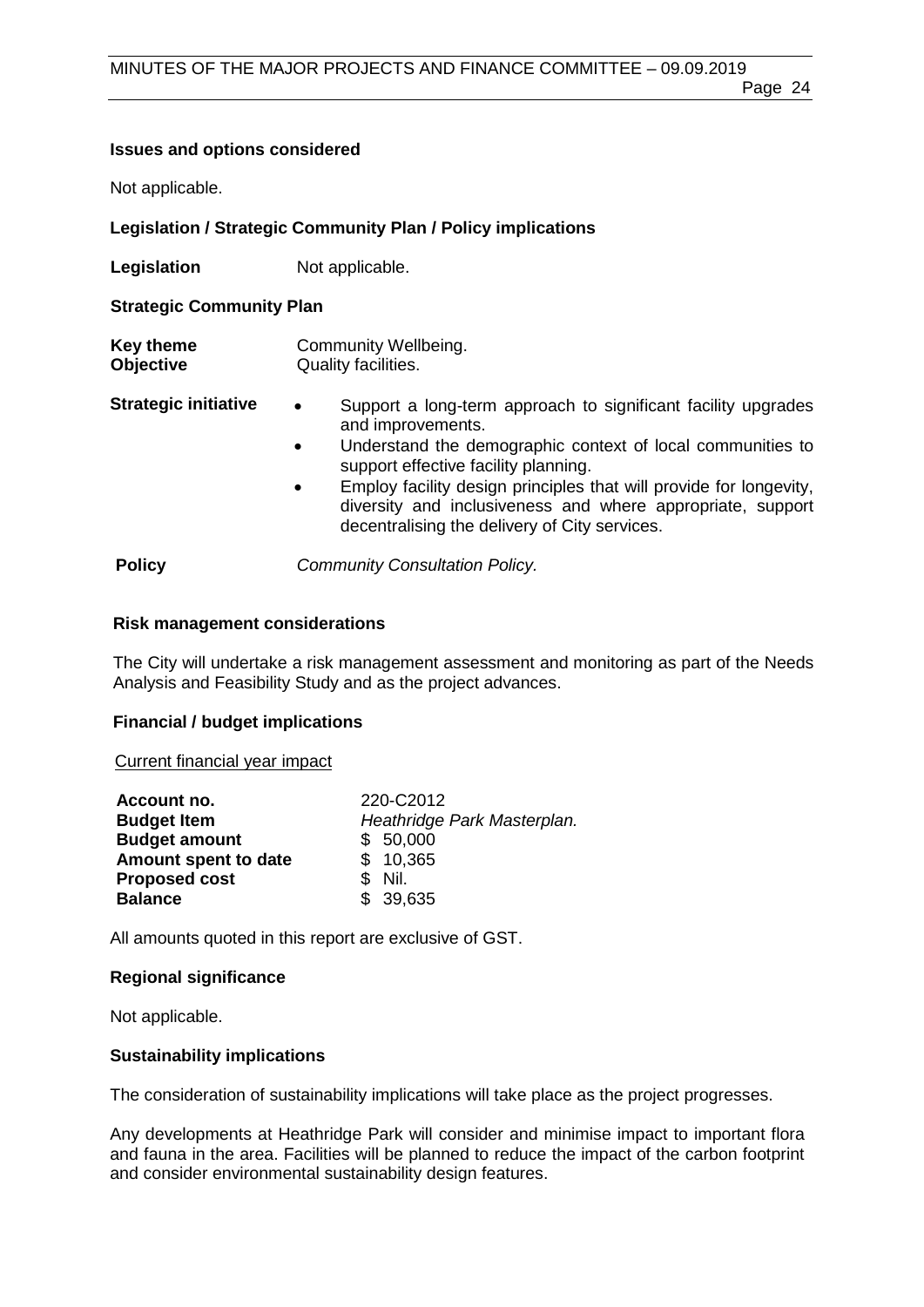Page 25

The project will include consultation with existing and potential user groups and the local wider community to ensure that feedback received represents their diverse needs. It is expected that if the redevelopment works occur, the project will lead to higher utilisation rates of the facility and potentially the oval. Furthermore, any development at the site will consider access and inclusion and community safety principles and will aim to enhance the amenity of the public space.

#### **Consultation**

The City is currently engaging with user groups as part of the Needs Analysis and Feasibility Study. Further community consultation will be undertaken at a later stage in line with the City's *Community Consultation Policy*.

#### **COMMENT**

The City is continuing to progress the Needs Analysis and Feasibility study, the results of which will be presented to the Major Projects and Finance Committee at a later date.

#### **VOTING REQUIREMENTS**

Simple Majority.

**MOVED Cr Taylor, SECONDED Cr Hollywood that the Major Projects and Finance Committee NOTES the progress of the** *Heathridge Park Masterplan* **– Needs Analysis and Feasibility Study as detailed in this Report.**

#### **The Motion was Put and CARRIED (6/0)**

**In favour of the Motion:** Mayor Jacob, Crs Hollywood, Logan, Norman, Poliwka and Taylor.

*Appendix 1 refers*

*To access this attachment on electronic document, click here: [Attach1agnMPF190909.pdf](http://www.joondalup.wa.gov.au/files/committees/MPFI/2019/Attach1agnMPF190909.pdf)*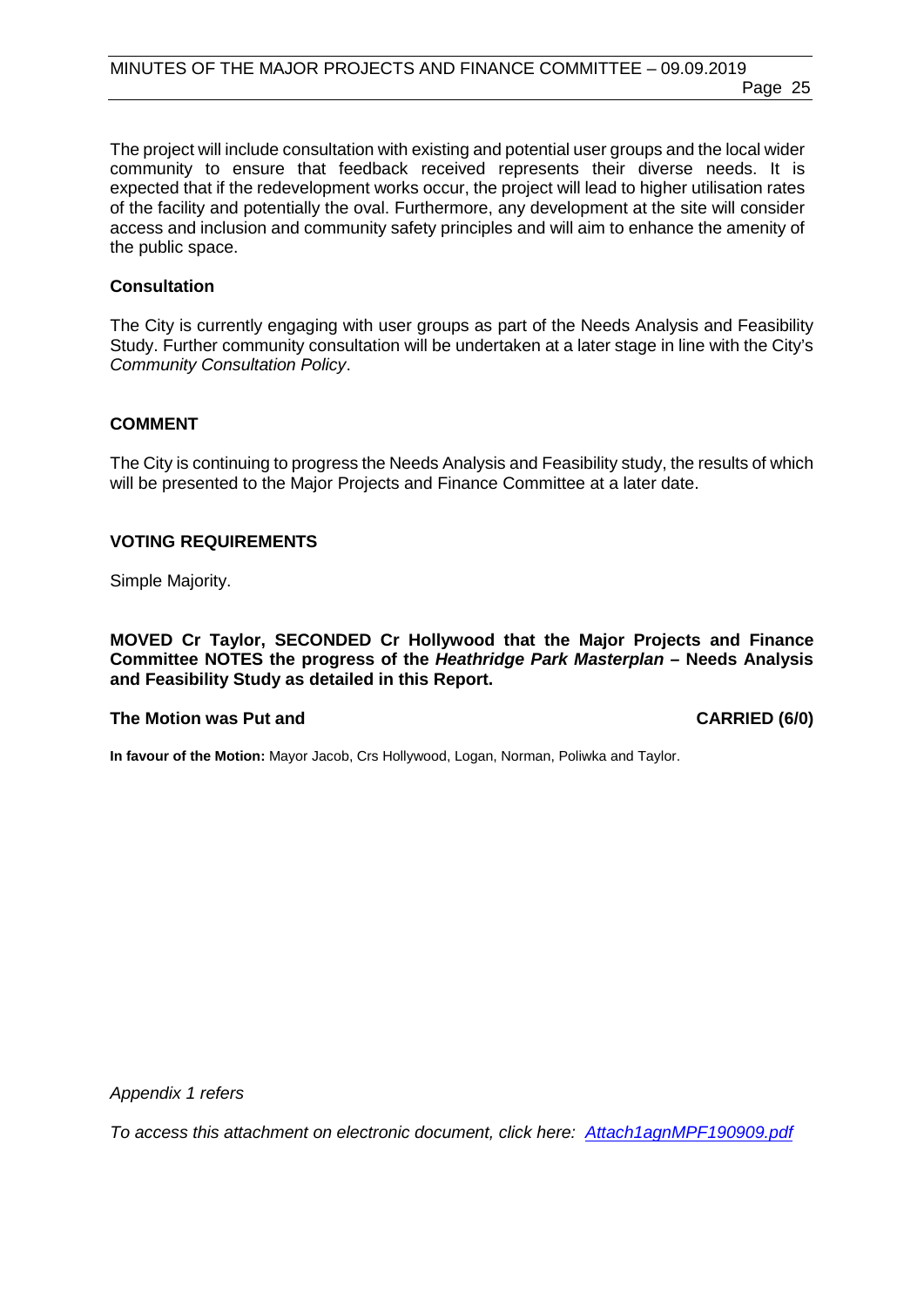### <span id="page-25-0"></span>**ITEM 4 STATUS REPORT ON CITY FREEHOLD PROPERTIES PROPOSED FOR DISPOSAL**

| <b>WARD</b>                           | All                                          |                                                                                                                                                                             |
|---------------------------------------|----------------------------------------------|-----------------------------------------------------------------------------------------------------------------------------------------------------------------------------|
| <b>RESPONSIBLE</b><br><b>DIRECTOR</b> | Mr Garry Hunt<br>Office of the CEO           |                                                                                                                                                                             |
| <b>FILE NUMBER</b>                    | 63627, 101515                                |                                                                                                                                                                             |
| <b>ATTACHMENTS</b>                    | Attachment 1<br>Attachment 2<br>Attachment 3 | Lot 2 (20) Kanangra Crescent, Greenwood<br>Lot 803 (15) Burlos Court, Joondalup<br>Lot 12223 (12) Blackwattle Parade,<br>Padbury                                            |
| <b>AUTHORITY / DISCRETION</b>         | amending budgets.                            | Executive - The substantial direction setting and oversight<br>role of Council, such as adopting plans and reports,<br>accepting tenders, directing operations, setting and |

#### **PURPOSE**

For the Major Projects and Finance Committee to note the progress towards the disposal of three City owned freehold properties, one being Lot 12223 (12) Blackwattle Parade, Padbury a recent Crown land acquisition.

#### **EXECUTIVE SUMMARY**

At its meeting held on 21 May 2019 (CJ063-05/19 refers), Council supported the disposal of Lot 2 (20) Kanangra Crescent, Greenwood (Attachment 1 refers) to Green 55 Pty Ltd. Settlement took place on 29 August 2019. The sale of Lot 2 (20) Kanangra Crescent, Greenwood results in 11 of the original 14 sites being considered for sale now having sold, as two sites were withdrawn.

At its meeting held on 15 July 2019 (Item 7 refers), it was reported to the Major Projects and Finance Committee that offers have been received on the remaining site, Lot 803 (15) Burlos Court, Joondalup (Attachment 2 refers) but were unacceptable. This resulted in the Major Projects and Finance Committee noting that the City would approach the Department of Communities (DoC) regarding this site to investigate a potential collaborative development project. Initial contact with the DoC has now been made.

Lot 12223 (12) Blackwattle Parade, Padbury is now owned by the City in freehold having been acquired from the State Government. At its meeting held on 15 July 2019 (Item 7 refers), the Major Projects and Finance Committee noted that the City is considering a public tender for the disposal of this site that includes a development proposal which is currently being progressed.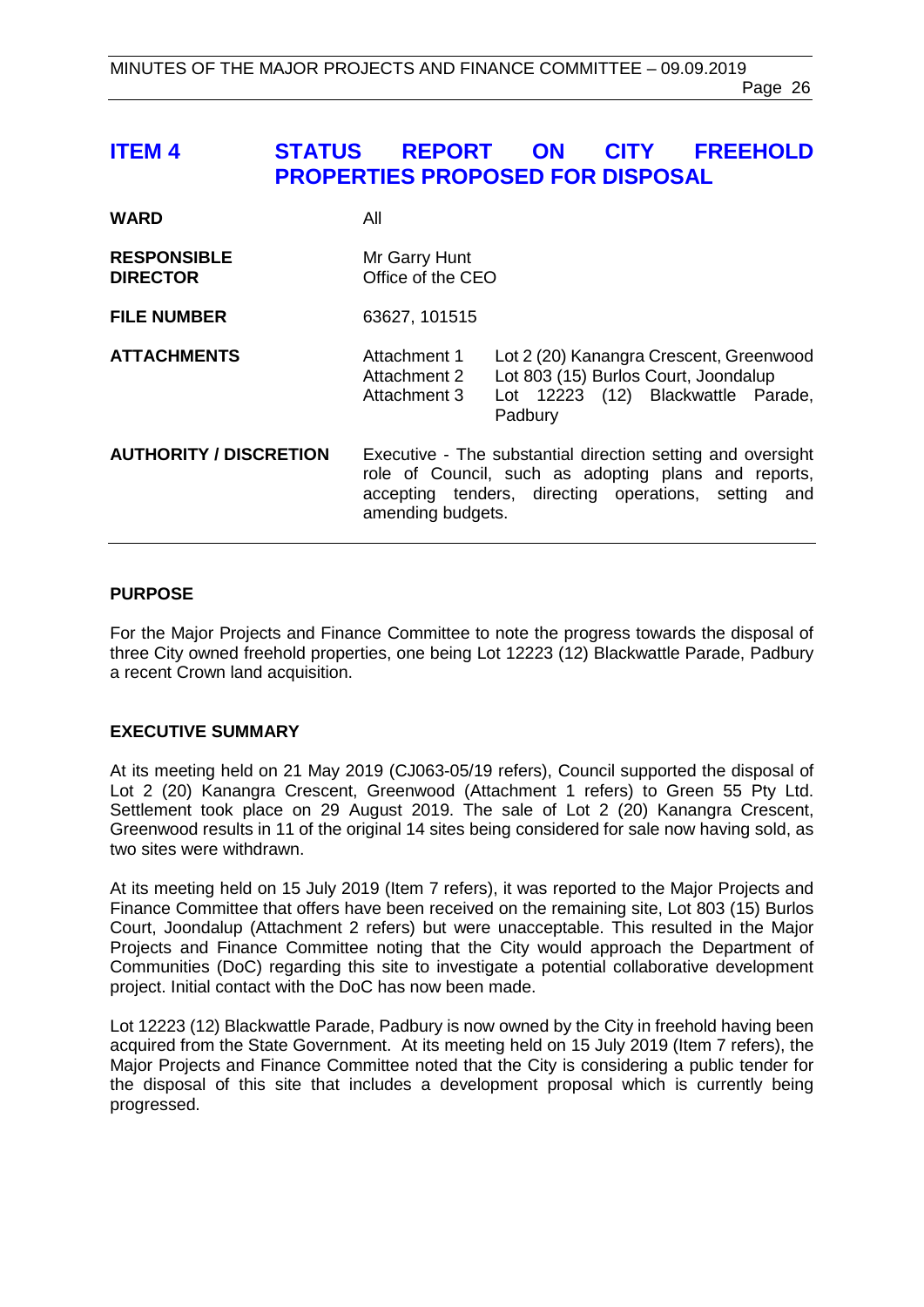Page 27

*It is therefore recommended that the Major Projects and Finance Committee NOTES:*

- *1 the status report on the progress of the City's proposed disposal of Lot (803) 15 Burlos Court, Joondalup, Lot 2 (20) Kanangra Crescent, Greenwood and Lot 12223 (12) Blackwattle Parade, Padbury;*
- *2 the City has approached the Department of Communities concerning a potential collaborative development project regarding Lot 803 (15) Burlos Court, Joondalup;*
- *3 investigations into the sale and development of Lot 12223 (12) Blackwattle Parade, Padbury via a public tender process are progressing;*
- *4 a further status report on the progress of the City's freehold land disposal project will be submitted to a Major Projects and Finance Committee meeting at a future date.*

#### **BACKGROUND**

The land disposal project commenced early in 2010, with investigations into community purpose sites that were considered surplus to requirements. Council decided after those investigations that the sites should be used for the development of units for people over age 55, allowing residents the opportunity to 'age in place.' A restricted zoning and a suitably conditioned contract of sale reinforced this and also prevented the future rezoning of the sites.

The City's freehold land disposal project initially included 14 sites. Lot 181 (4) Rowan Place, Mullaloo (CJ096-05/12 refers) and Lot 971 (52) Creaney Drive, Kingsley (CJ103-06/14 refers) being withdrawn from sale. At the time of the 2013 valuation for Lot 971 (52) Creaney Drive, Kingsley, the combined value of these two properties was in the vicinity of \$4.5 million.

Lot 12223 (12) Blackwattle Parade, Padbury became available for disposal after being acquired in freehold from the State Government in June 2019.

Table 1 indicates the 11 sites that have sold to date and their sales prices.

With the exception of the site that was sold to Masonic Care WA in Kingsley, Council approved the sale of the following properties for the development of 'Aged and Dependent Persons' Dwellings' – or unit developments for people over 55 years of age.

#### **Table 1 (GST exclusive)**

| <b>Property</b>                                 | <b>Date Sold</b>  | <b>Sale Price</b> |
|-------------------------------------------------|-------------------|-------------------|
| Lot 200 (18) Quilter Drive, Duncraig.           | March 2013        | \$1,350,000       |
| Lot 766 (167) Dampier Avenue, Kallaroo.         | <b>March 2013</b> | 1,055,000<br>\$   |
| Lot 147 (25) Millport Drive, Warwick.           | March 2013        | \$1,340,000       |
| Lot 613 (11) Pacific Way, Beldon.               | <b>March 2013</b> | 700,000<br>\$     |
| Lot 671 (178) Camberwarra Drive, Craigie.       | <b>March 2013</b> | \$<br>828,000     |
| Part Lot 702 (11) Moolanda Boulevard, Kingsley. | August 2015       | \$1,050,000       |
| Lot 745 (103) Caridean Street, Heathridge.      | December 2015     | 874,000<br>\$     |
| Lot 23 (77) Gibson Avenue, Padbury.             | December 2016     | 1,800,000<br>\$   |
| Lot 900 (57) Marri Road, Duncraig.              | <b>July 2017</b>  | \$1,030,000       |
| Lot 1001 (14) Camberwarra Drive, Craigie.       | December 2017     | 990,000<br>\$     |
| Lot 2 (20) Kanangra Crescent, Greenwood.        | May 2019          | \$1,225,000       |
|                                                 | <b>TOTAL</b>      | \$12,242,000      |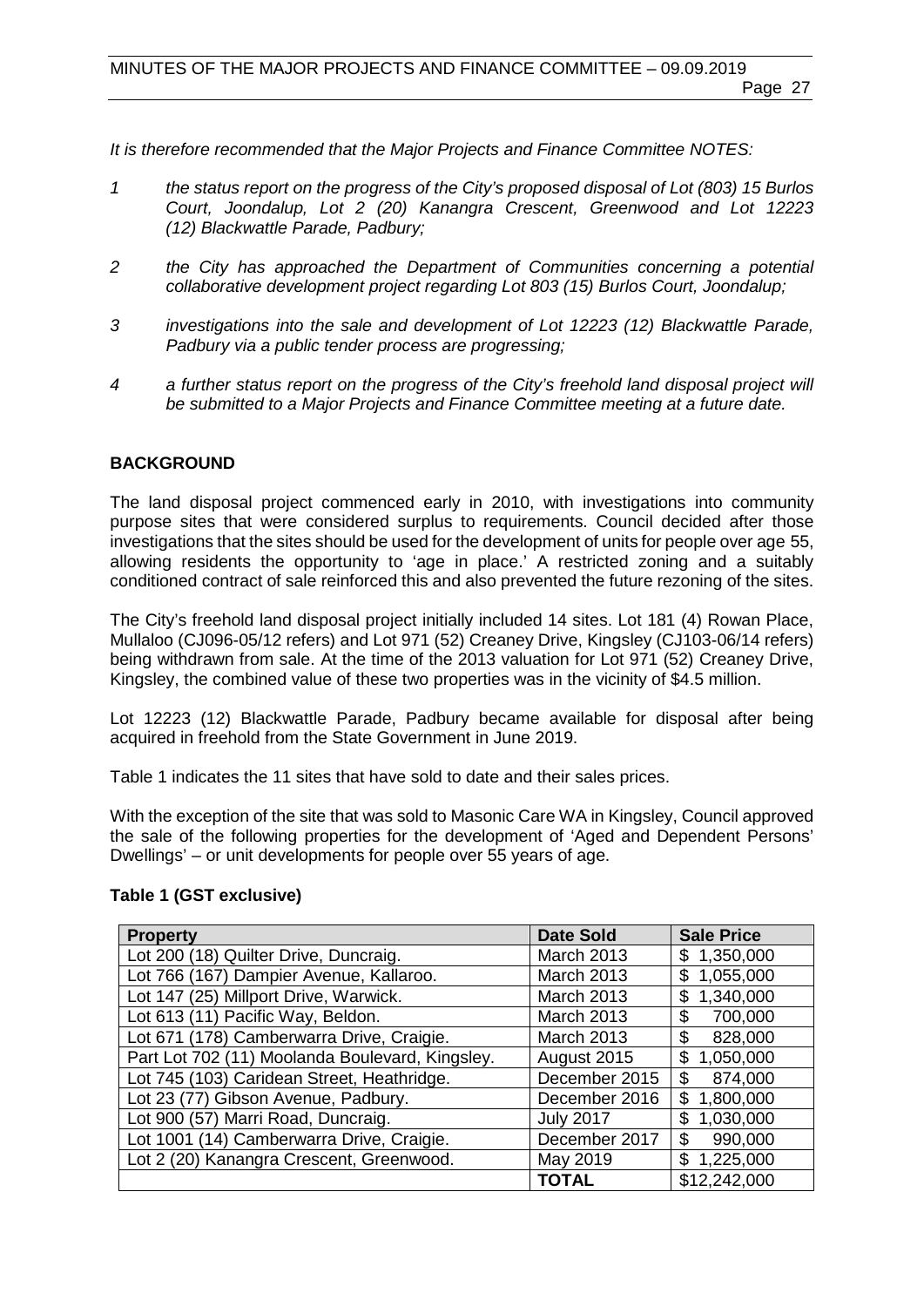The disposal of Lot 803 (15) Burlos Court, Joondalup was dealt with at the meeting held on 19 March 2019 (CJ032-03/19 refers) where Council resolved in part, that it:

- *"2 AUTHORISES the Chief Executive Officer to dispose of the following sites by private treaty, public tender or public auction:* 
	- *2.1 Lot 803 (15) Burlos Court, Joondalup."*

Concerning the City's acquisition of Lot 12223 (12) Blackwattle Parade, Padbury at its meeting held on 19 March 2019 (CJ031-03/19 refers) Council resolved in part, that it:

- *"1 AUTHORISES the Chief Executive Officer to dispose of Lot 12223 (12) Blackwattle Parade, Padbury by public auction on the property being owned by the City;*
- *2 AUTHORISES the Chief Executive Officer to dispose of Lot 12223 (12) Blackwattle Parade, Padbury by private treaty should the public auction process be unsuccessful."*

At its meeting held on 15 July 2019 (Item 7 refers), the Major Projects and Finance Committee meeting noted the sale and development opportunities via a public tender process will now be examined concerning Lot 12223 (12) Blackwattle Parade, Padbury as this method is also an option under section 3.58 of the *Local Government Act 1995.*

#### **DETAILS**

#### **Table 2**

|   | <b>Property Address</b>                     | <b>Land Disposals - Current Status</b>                                                                                                                                                                                                                                                                                                                                                                                       |
|---|---------------------------------------------|------------------------------------------------------------------------------------------------------------------------------------------------------------------------------------------------------------------------------------------------------------------------------------------------------------------------------------------------------------------------------------------------------------------------------|
| 1 | Lot 2 (20) Kanangra<br>Crescent, Greenwood. | This site is zoned residential with a restricted use to 'Aged<br>or Dependent Persons' Dwellings'. The density code is R40.                                                                                                                                                                                                                                                                                                  |
|   | Land Area: $3,005m^2$ .                     | At its meeting held on 21 May 2019 (CJ063-05/19 refers),<br>Council supported the disposal of Lot 2 (20) Kanangra                                                                                                                                                                                                                                                                                                            |
|   | Attachment 1 refers.                        | Crescent, Greenwood to Green 55 Pty Ltd for the amount<br>of \$1,225,000 exclusive of GST under the margin scheme.                                                                                                                                                                                                                                                                                                           |
|   |                                             | Settlement took place on 29 August 2019.                                                                                                                                                                                                                                                                                                                                                                                     |
| 2 | Burlos<br>Lot 803 (15)                      | This site is zoned residential with a restricted use to 'Aged                                                                                                                                                                                                                                                                                                                                                                |
|   | Court, Joondalup.                           | or Dependent Persons' Dwellings' and it has a density code<br>of R60. At its meeting held on 19 March 2019 (CJ032-03/19                                                                                                                                                                                                                                                                                                      |
|   | Land Area: $4,410m^2$ .                     | refers), Council considered the potential removal of the<br>restricted use and resolved it be retained.                                                                                                                                                                                                                                                                                                                      |
|   | Attachment 2 refers.                        |                                                                                                                                                                                                                                                                                                                                                                                                                              |
|   |                                             | At its meeting held on 15 July 2019 (Item 7 refers), the Major<br>Projects and Finance Committee noted that the City<br>intended to investigate the potential of collaborating with the<br>DoC concerning this site and an approach has been made.<br>The matter will be followed up once the DoC has had an<br>opportunity to examine a property information brochure<br>currently being developed by the City on the site. |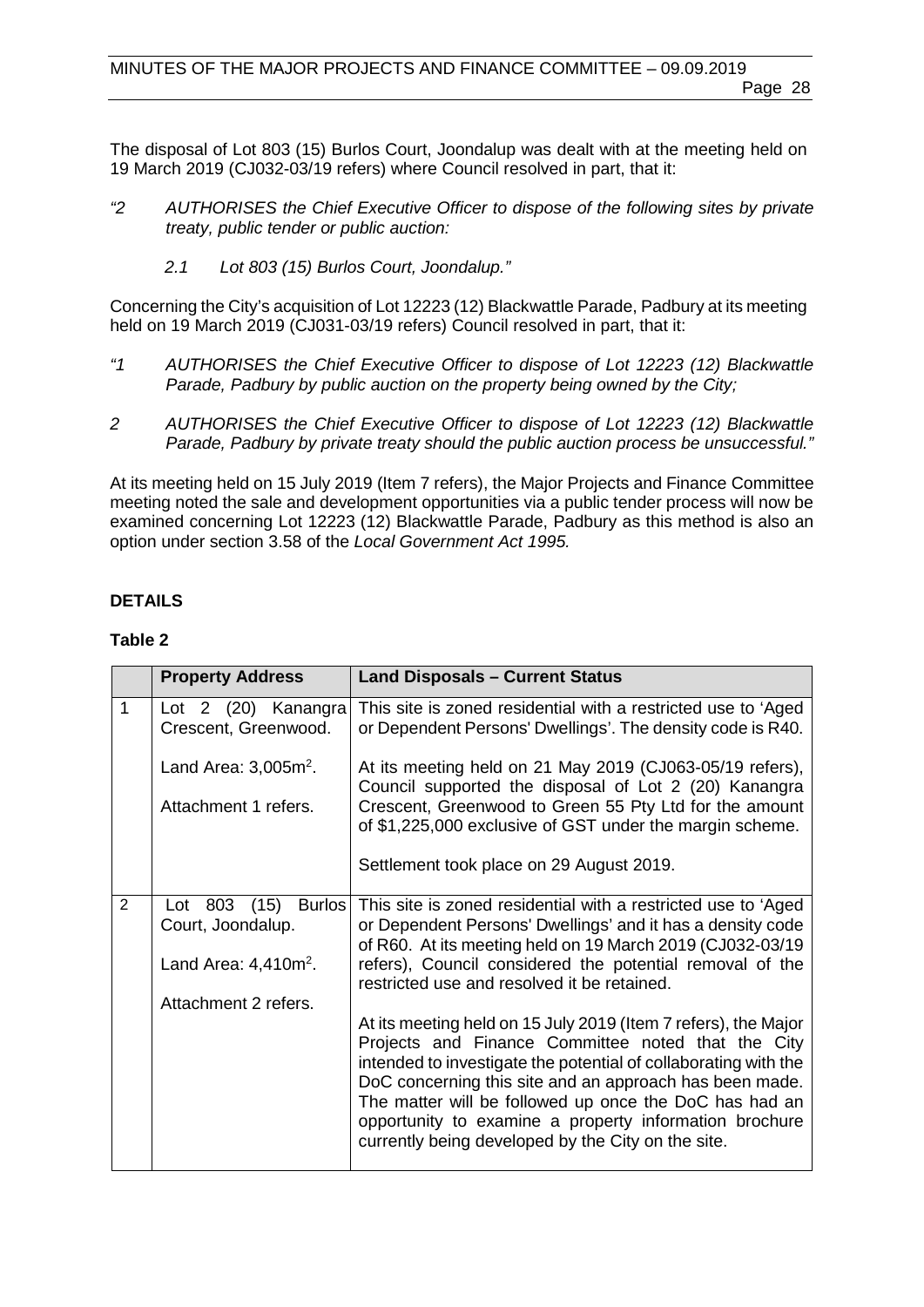|   | <b>Property Address</b>                        | <b>Land Disposals - Current Status</b>                                                                                                                                                                                                                    |
|---|------------------------------------------------|-----------------------------------------------------------------------------------------------------------------------------------------------------------------------------------------------------------------------------------------------------------|
| 3 | 12223<br>l of<br><b>Blackwattle</b><br>Padbury | (12) The City now owns Lot 12223 (12) Blackwattle Parade,<br>Parade,   Padbury receiving the Certificate of Title on 26 June 2019.                                                                                                                        |
|   | Land Area: $3,332m^2$<br>Attachment 3 refers   | The City is investigating the merits of a public tender that<br>includes a development proposal for the site. The proposed<br>tender conditions, including the selection criteria are in the<br>process of being examined internally to ensure compliance |
|   |                                                | with the City's statutory obligations.                                                                                                                                                                                                                    |

#### **Issues and options considered**

Should the DoC decide it does not have an interest in Lot 803 (15) Burlos Court, Joondalup, the City can consider promotion of the site's availability via other methods.

There are three options under Section 3.58 of the *Local Government Act 1995* to dispose of land and concerning Lot 12223 (12) Blackwattle Parade, Padbury public tender is currently being examined that includes development of the site in addition to its purchase.

#### **Legislation / Strategic Community Plan / Policy implications**

| Legislation                     | Sections 3.58 and 3.59 of the Local Government Act 1995,<br>together with the Local Government (Functions and General)<br>Regulations 1996 determine how a local government may<br>dispose of property. |
|---------------------------------|---------------------------------------------------------------------------------------------------------------------------------------------------------------------------------------------------------|
| <b>Strategic Community Plan</b> |                                                                                                                                                                                                         |
| <b>Key theme</b>                | <b>Quality Urban Environment.</b>                                                                                                                                                                       |
| <b>Objective</b>                | Quality built outcomes.                                                                                                                                                                                 |
|                                 | Buildings and landscaping are suitable for the immediate<br>environment and reflect community values.                                                                                                   |
| Key theme                       | Financial Sustainability.                                                                                                                                                                               |
| <b>Objective</b>                | Financial diversity.                                                                                                                                                                                    |
| <b>Strategic initiative</b>     | Identify opportunities for new income streams that are<br>financially sound and equitable.                                                                                                              |
| <b>Policy</b>                   | Asset Management Policy.<br>Sustainability Policy.                                                                                                                                                      |

#### **Risk management considerations**

Property disposal needs to comply with sections 3.58 and 3.59 of the *Local Government Act 1995*, which are designed to ensure openness and accountability in the disposal process.

There is always the potential that the reserve price or latest market valuation on a City property will not be realised. These are based on current market valuations obtained from a licensed valuer. The City will not consider an outright sale of a freehold land site below these valuations. The recommendations for disposal are based on a combination of the best financial return, planning outcomes and community benefit.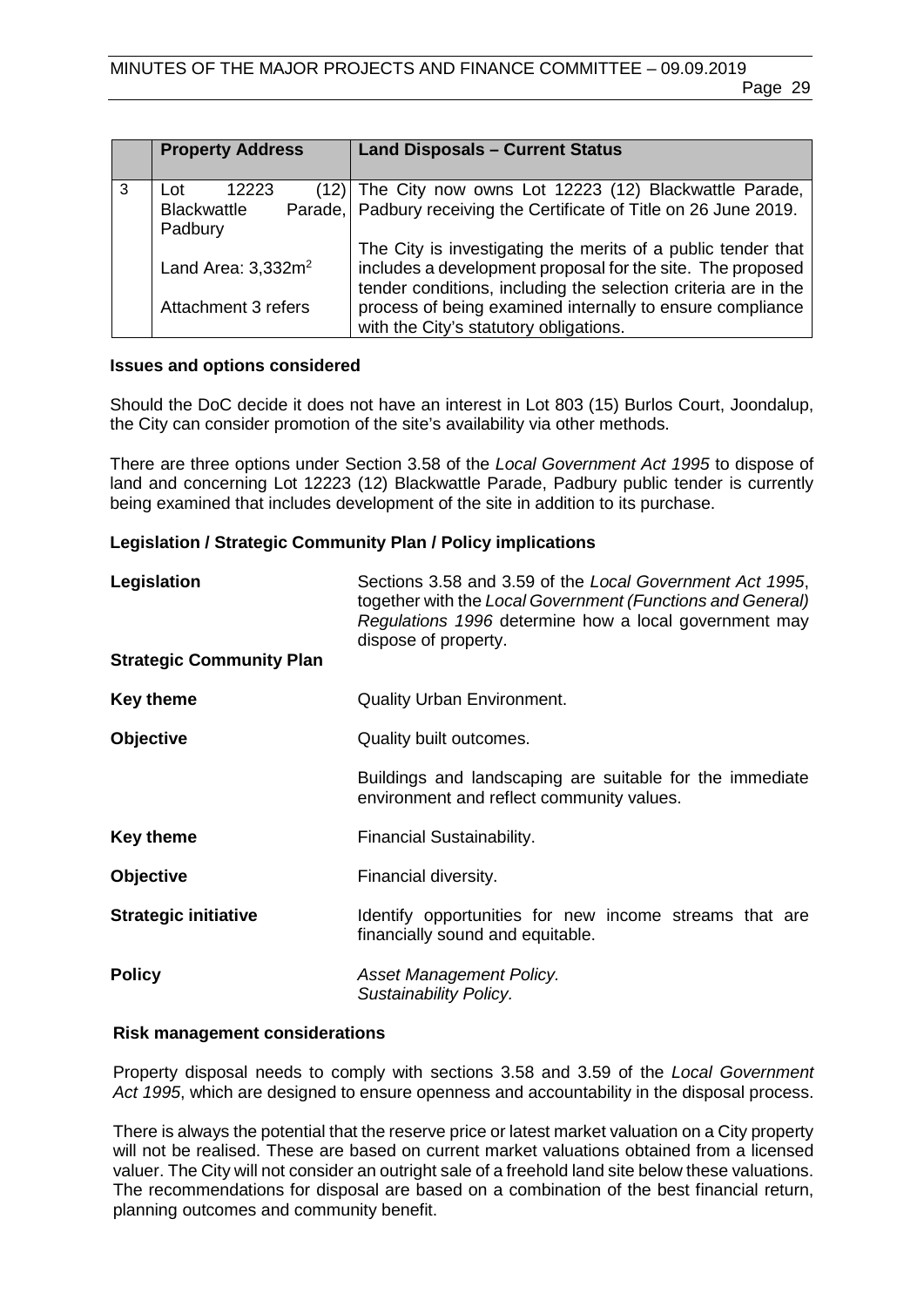Council has agreed that the proceeds from the sale of freehold land are to be transferred to the Joondalup Performing Arts and Cultural Facility Reserve Fund. The Reserve Fund held an amount of \$19,702,939 during 2018-19.

Proceeds achieved from the future sale of Lot 12223 (12) Blackwattle Parade, Padbury are required to be spent on capital / community projects in line with the definition of "Community Purposes" under *Local Planning Scheme No.* 3 (LPS3).

The associated main expenditure costs related to the City's disposal of freehold land are legal and settlement fees, advertising costs, valuation costs, land surveying and costs related to subdivision / amalgamations.

All amounts quoted in this report are exclusive of GST.

#### **Regional significance**

Not applicable.

#### **Sustainability implications**

City freehold land that has been set aside for community use should not be disposed of without there being a nominated purpose addressing a community need.

Concerning the freehold land disposal project to date, Council has supported the restricted use of 'Aged or Dependent Persons' Dwellings' providing alternative housing choices for the City's ageing population. Potentially, other cohorts of the community should now be considered.

The sale proceeds from the eventual disposal of Lot 12223 (12) Blackwattle Parade, Padbury will be used for community projects.

#### **Consultation**

Public auction, public tender and private treaty methods have been used regarding the City's land disposal project. Advertising is a requirement with all three methods unless, in respect of private treaty, the disposal is exempt under regulation 30 of the *Local Government (Functions and General) Regulations 1996.*

The statutory public advertising period of 42 days for amendments to LPS3 provides an opportunity for the community to make a submission on the future intent for the site on disposal.

The community consultation process followed concerning the acquisition of Lot 12223 (12) Blackwattle Parade, Padbury, was conducted in accordance with the City's approved *Community Consultation Policy* and *Community Consultation Protocol.*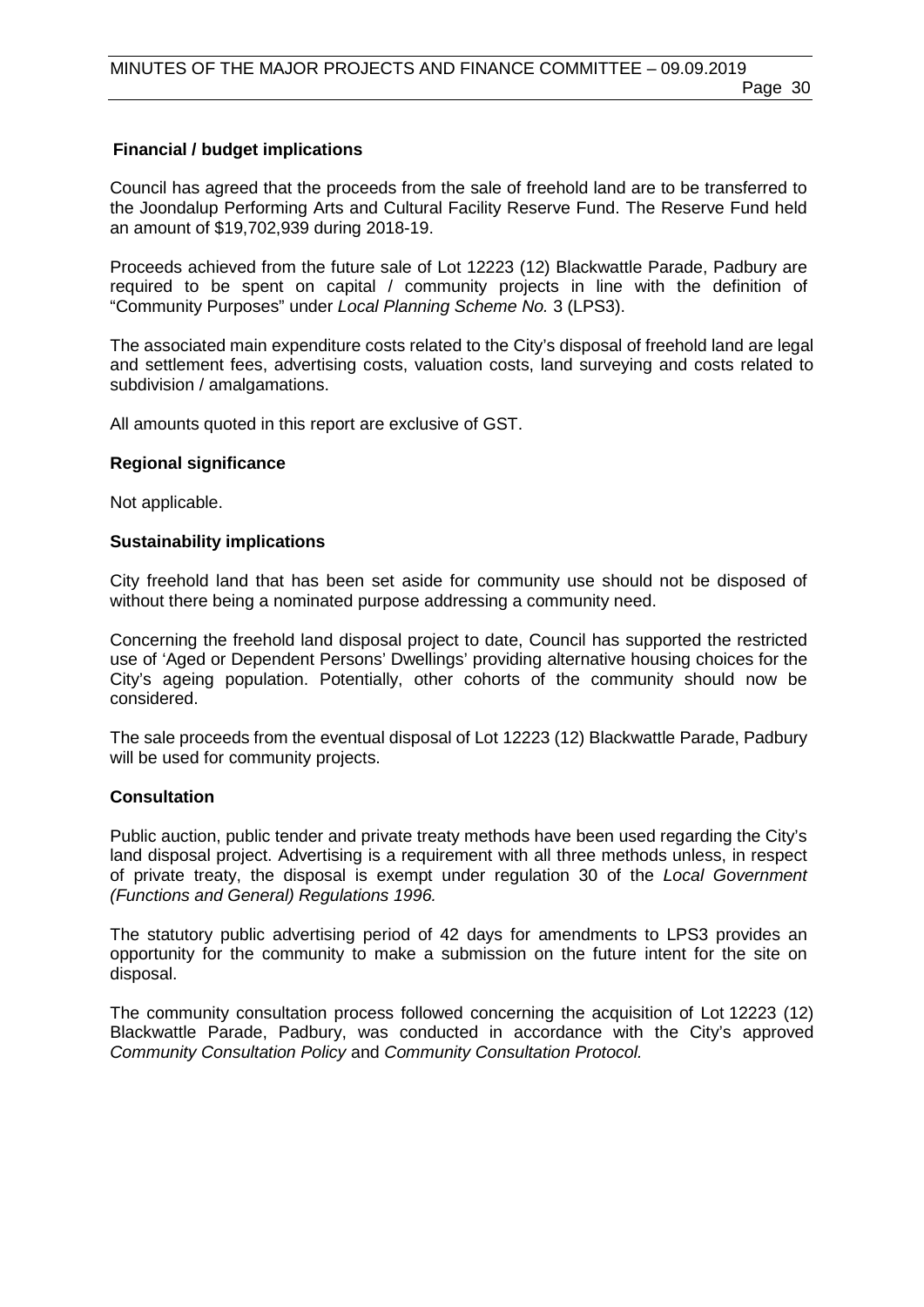#### **COMMENT**

The disposal options for Lot 803 (15) Burlos Court, Joondalup and Lot 12223 (12) Blackwattle Parade, Padbury are progressing. A meeting will be organised with the DoC once it has had an opportunity to examine the attributes of Lot 803 (15) Burlos Court, Joondalup via a sales information type brochure currently being prepared by the City.

Concerning Lot 12223 (12) Blackwattle Parade, Padbury as the City is examining a public tender that includes prospective purchasers providing development proposals, this added complexity requires the City's due diligence.

#### **VOTING REQUIREMENTS**

Simple Majority.

**MOVED Cr Logan, SECONDED Mayor Jacob that the Major Projects and Finance Committee NOTES:**

- **1 the status report on the progress of the City's proposed disposal of Lot (803) 15 Burlos Court, Joondalup, Lot 2 (20) Kanangra Crescent, Greenwood and Lot 12223 (12) Blackwattle Parade, Padbury;**
- **2 the City has approached the Department of Communities concerning a potential collaborative development project regarding Lot 803 (15) Burlos Court, Joondalup;**
- **3 investigations into the sale and development of Lot 12223 (12) Blackwattle Parade, Padbury via a public tender process are progressing;**
- **4 a further status report on the progress of the City's freehold land disposal project will be submitted to a Major Projects and Finance Committee meeting at a future date.**

#### **The Motion was Put and CARRIED (6/0)**

**In favour of the Motion:** Mayor Jacob, Crs Hollywood, Logan, Norman, Poliwka and Taylor.

*Appendix 2 refers*

*To access this attachment on electronic document, click here: [Attach2agnMPF190909.pdf](http://www.joondalup.wa.gov.au/files/committees/MPFI/2019/Attach2agnMPF190909.pdf)*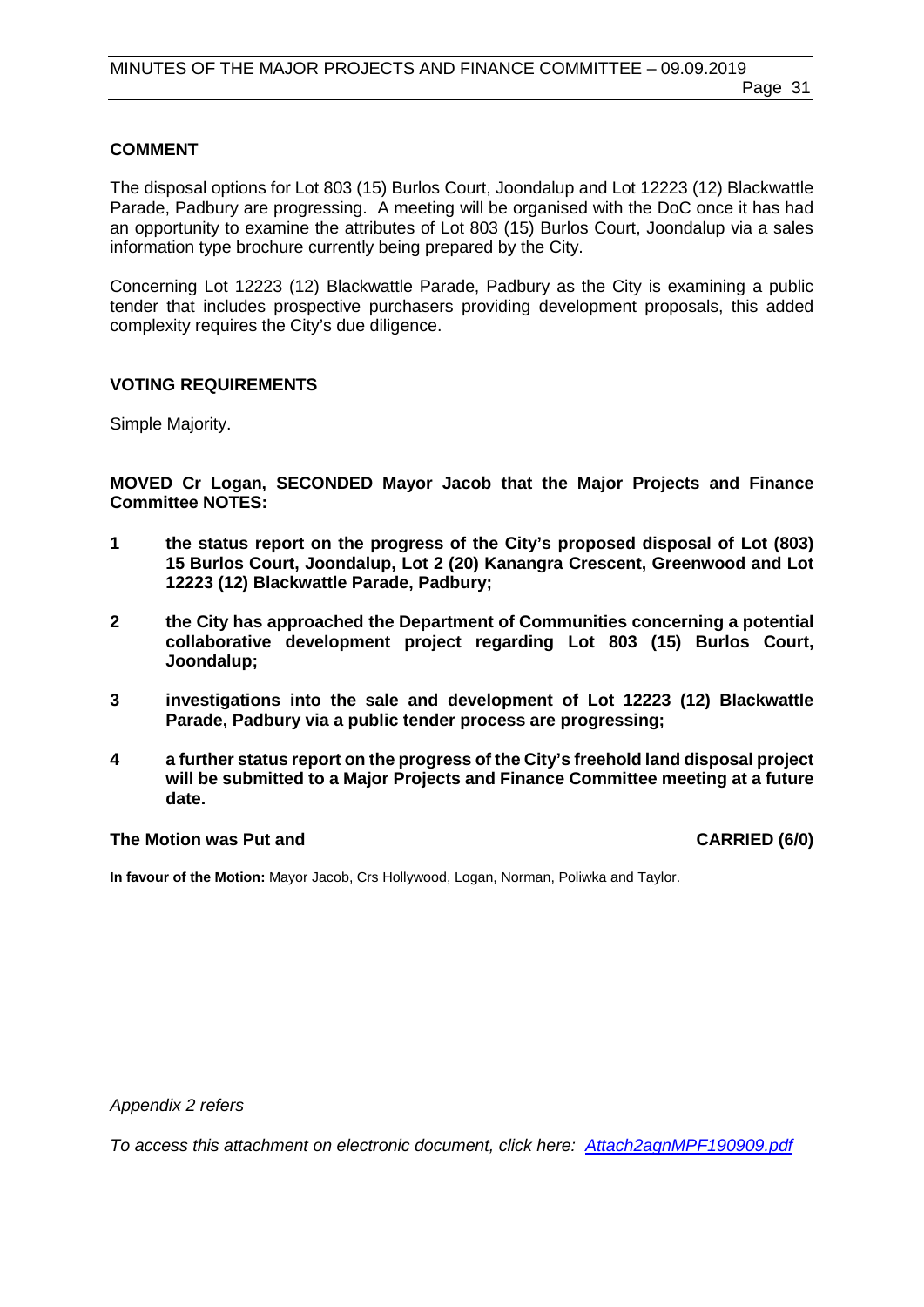## <span id="page-31-0"></span>**ITEM 5 UPDATE ON THE 2019-20 CAPITAL WORKS PROGRAM**

| <b>WARD</b>                           | All                                                                                                                                                                                                              |                                                                                                                                                                                                                                                                                                                                                                                                                                                                                                                                                                                                         |
|---------------------------------------|------------------------------------------------------------------------------------------------------------------------------------------------------------------------------------------------------------------|---------------------------------------------------------------------------------------------------------------------------------------------------------------------------------------------------------------------------------------------------------------------------------------------------------------------------------------------------------------------------------------------------------------------------------------------------------------------------------------------------------------------------------------------------------------------------------------------------------|
| <b>RESPONSIBLE</b><br><b>DIRECTOR</b> | Mr Nico Claassen<br><b>Infrastructure Services</b>                                                                                                                                                               |                                                                                                                                                                                                                                                                                                                                                                                                                                                                                                                                                                                                         |
| <b>FILE NUMBER</b>                    | 107023, 101515                                                                                                                                                                                                   |                                                                                                                                                                                                                                                                                                                                                                                                                                                                                                                                                                                                         |
| <b>ATTACHMENTS</b>                    | Attachment 1<br>Attachment 2<br>Attachment 3<br>Attachment 4<br>Attachment 5<br>Attachment 6<br>Attachment 7<br>Attachment 8<br>Attachment 9<br>Attachment 10<br>Attachment 11<br>Attachment 12<br>Attachment 13 | Capital Works Project Report 2019-20<br>Moolanda Park Landscape Master Plan<br>Nodes<br>Park Health<br><b>Whitfords</b><br>and<br>Wellbeing<br>Hub<br>Leafy City Program<br>Burns Beach to Mindarie Dual Use<br>Path<br>Joondalup City Centre Lighting<br>Ellersdale Park Floodlighting Upgrade<br><b>Falkland Park Extension</b><br>(WOC)<br>Operations<br>Centre<br>Works<br>Extension<br>Craigie Leisure Centre Upgrades Stage 1<br>Park<br>Chichester<br>Clubrooms<br>Redevelopment<br>Percy Doyle - Sorrento<br><b>Bowling</b><br><b>Clubrooms Extension</b><br>Percy Doyle Floodlighting Upgrades |
| <b>AUTHORITY / DISCRETION</b>         | Council (that is for 'noting').                                                                                                                                                                                  | Information - includes items provided to Council for<br>information purposes only that do not require a decision of                                                                                                                                                                                                                                                                                                                                                                                                                                                                                     |

#### **PURPOSE**

For the Major Projects and Finance Committee to note the update on the *2019-20 Capital Works Program* and the bi-monthly project status reports for capital works projects.

#### **EXECUTIVE SUMMARY**

The Capital Works Project Report for the 2019-20 program as at 31 July 2019 is attached (Attachment 1 refers).

At the Major Projects and Finance Committee meeting held on 15 July 2019 the committee determined which capital works project reports were required and the frequency of reporting. The bi-monthly project reports are attached (Attachments 2-13 refer).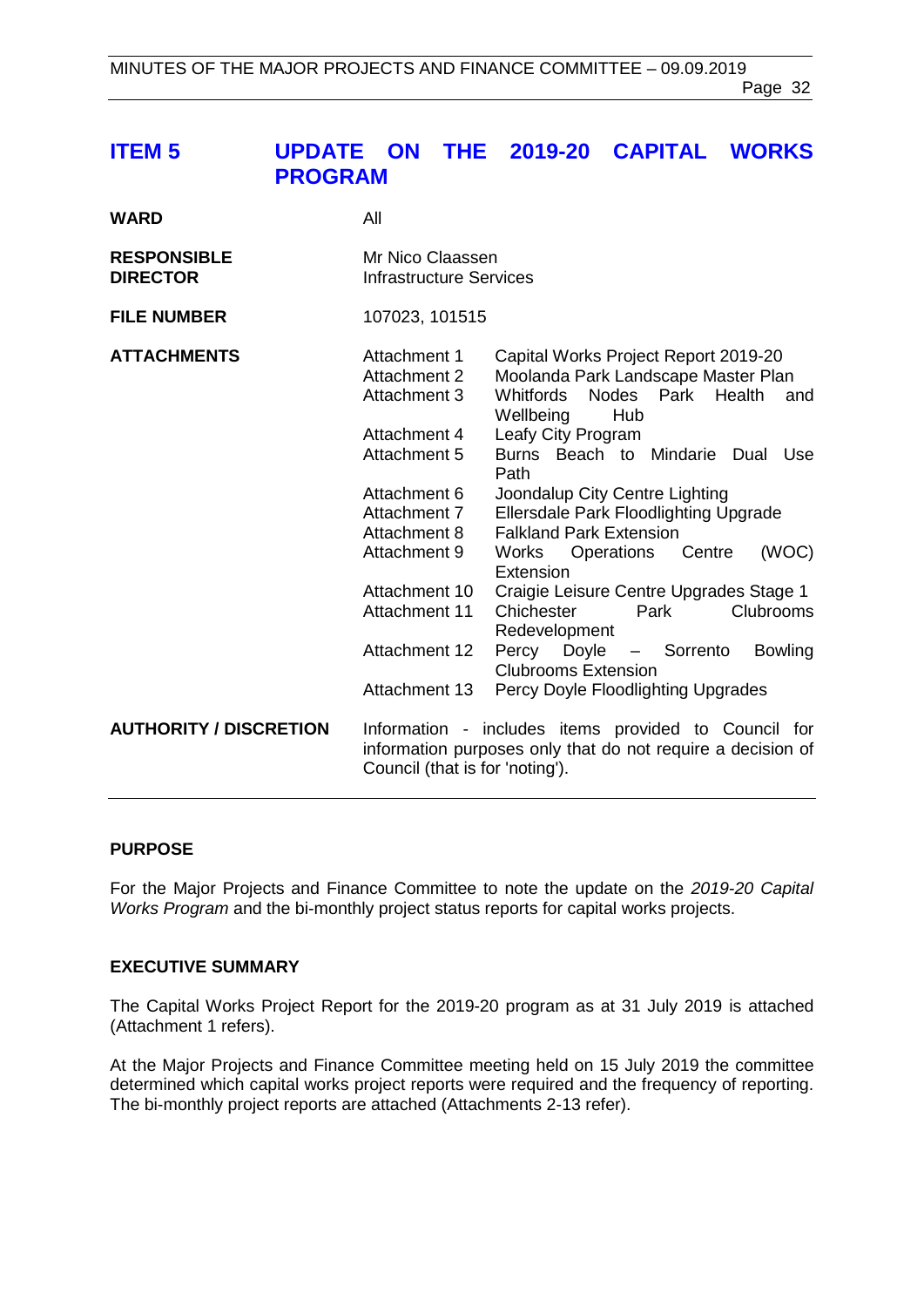*It is therefore recommended that the Major Projects and Finance Committee NOTES:*

- *1 the report on the Capital Works Projects for 2019-20 as at 31 July 2019 forming Attachment 1 to this Report;*
- *2 the bi-monthly capital works project reports forming Attachments 2 to 13 to this Report.*

### **BACKGROUND**

At its meeting held on 6 November 2017 (JSC03-11/17 refers), Council resolved, in part as follows:

*"That Council:*

- *2 ESTABLISHES a new Major Projects and Finance Committee, with the role of the new committee being to:*
	- *2.1 oversee the progress of the City's annual capital works program and review of the City's Five Year Capital Works Program;*
	- *2.2 make recommendations to Council on modifications of capital works projects and major strategic capital projects;".*

At its meeting held on 15 July 2019 the Major Projects and Finance Committee requested that the following project reports from the *2019-20 Capital Works Program* be provided on a bi-monthly basis:

| <b>Project Code</b> | <b>Project Description</b>                          |
|---------------------|-----------------------------------------------------|
| PDP2118             | Moolanda Park Landscape Masterplan.                 |
| <b>PEP2707</b>      | Whitfords Nodes Park Health and Wellbeing Hub.      |
| <b>SSE2057</b>      | Leafy City Program.                                 |
| <b>FPN2240</b>      | Burns Beach to Mindarie Dual Use Path.              |
| STL2003             | Joondalup City Centre Lighting.                     |
| STL2073             | Ellersdale Park Floodlighting Upgrade.              |
| <b>BCW2622</b>      | <b>Falkland Park Extension.</b>                     |
| MPP2026             | <b>WOC Extension.</b>                               |
| MPP2050             | Craigie Leisure Centre Upgrades Stage 1.            |
| MPP2058             | Chichester Park Clubrooms Redevelopment.            |
| MPP2065             | Percy Doyle - Sorrento Bowling Clubrooms Extension. |
| MPP2069             | Percy Doyle Floodlighting Upgrades.                 |

### **DETAILS**

The Capital Works Project Report for the 2019-20 program as at 31 July 2019 is provided at Attachment 1 to this Report.

A summary of the projects and their current status is detailed in the bi-monthly project reports forming Attachments 2-13 to this Report.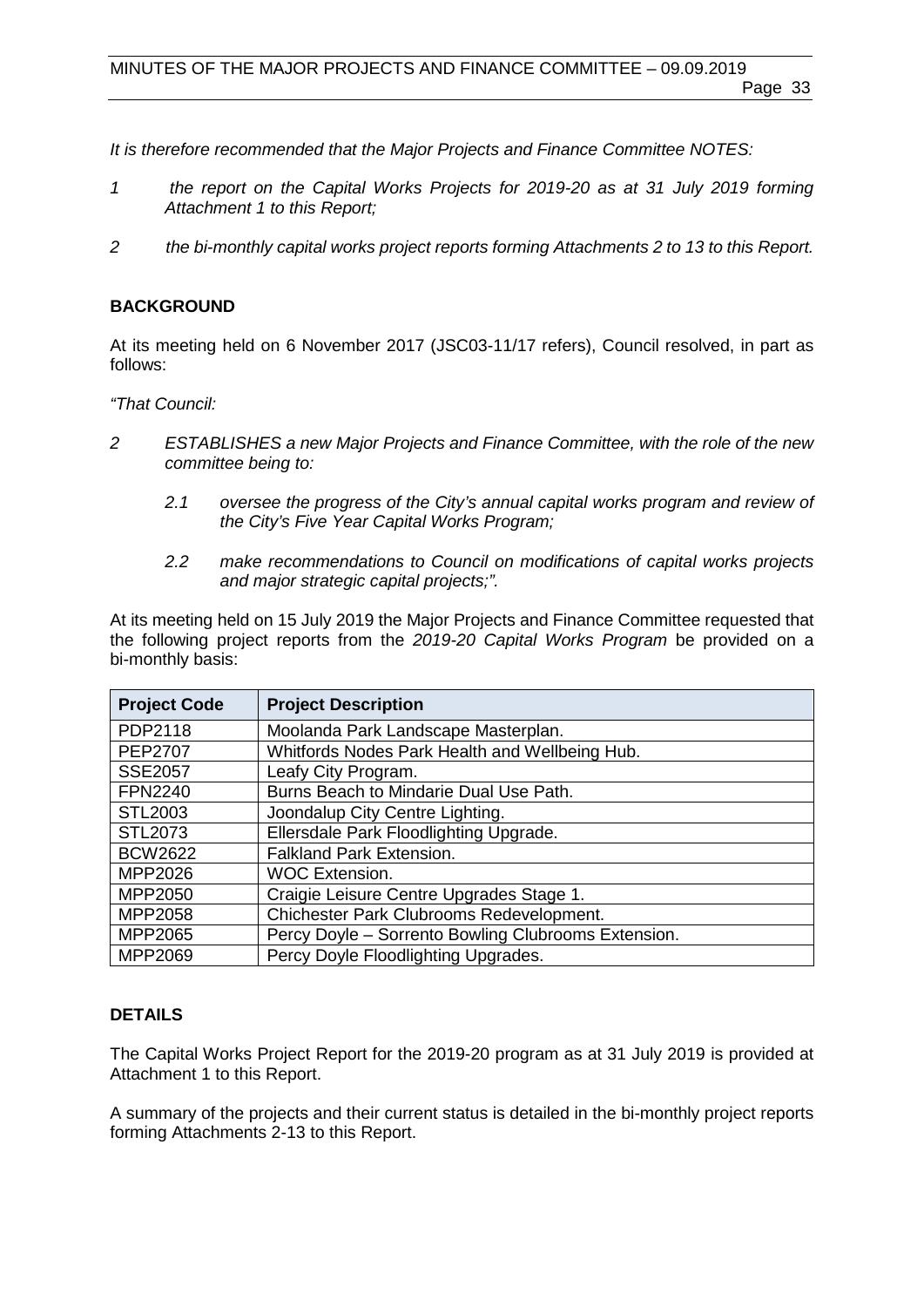#### **Issues and options considered**

Not applicable.

#### **Legislation / Strategic Community Plan / policy implications**

| Legislation | Sections 5.17 and 6.8 of the Local Government Act 1995. |
|-------------|---------------------------------------------------------|
|             |                                                         |

A committee cannot make decisions, on behalf of the Council, that require an absolute majority decision (section 5.17 of the *Local Government Act 1995)*, in which case, and in accordance with Section 6.8 of the *Local Government Act 1995,* includes approving expenditure not included in the City's Annual Budget. The Major Projects and Finance Committee may only recommend to Council to approve or modify capital works projects.

#### **Strategic Community Plan**

| Key theme | <b>Financial Sustainability.</b> |
|-----------|----------------------------------|
|-----------|----------------------------------|

| <b>Objective</b> |  |  | Major project delivery. |
|------------------|--|--|-------------------------|
|------------------|--|--|-------------------------|

| <b>Strategic initiative</b> | Not applicable. |
|-----------------------------|-----------------|
|                             |                 |

| <b>Policy</b> | Not applicable. |
|---------------|-----------------|
|               |                 |

#### **Risk management considerations**

Not applicable.

#### **Financial / budget implications**

Not applicable.

#### **Regional significance**

Not applicable.

#### **Sustainability implications**

Not applicable.

#### **Consultation**

Not applicable.

#### **COMMENT**

The attached capital works project reports provide an update on the activities undertaken.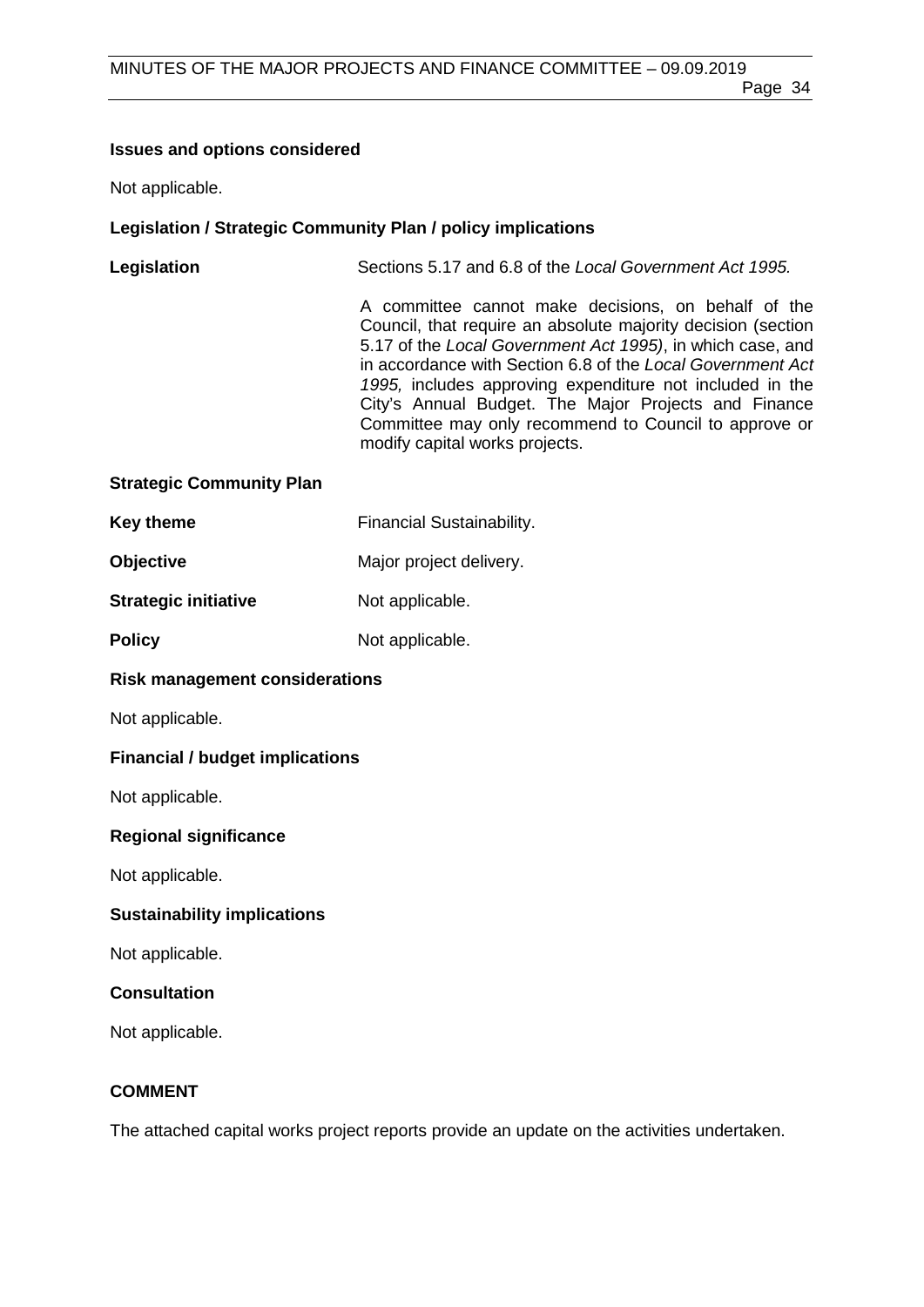#### **VOTING REQUIREMENTS**

Simple Majority.

**MOVED Cr Taylor, SECONDED Cr Poliwka that the Major Projects and Finance Committee NOTES:**

- **1 the report on the Capital Works Projects for 2019-20 as at 31 July 2019 forming Attachment 1 to this Report;**
- **2 the bi-monthly capital works project reports forming Attachments 2 to 13 to this Report.**

#### **The Motion was Put and CARRIED (6/0)**

**In favour of the Motion:** Mayor Jacob, Crs Hollywood, Logan, Norman, Poliwka and Taylor.

*Appendix 3 refers*

*To access this attachment on electronic document, click here: [Attach3agnMPF190909.pdf](http://www.joondalup.wa.gov.au/files/committees/MPFI/2019/Attach3agnMPF190909.pdf)*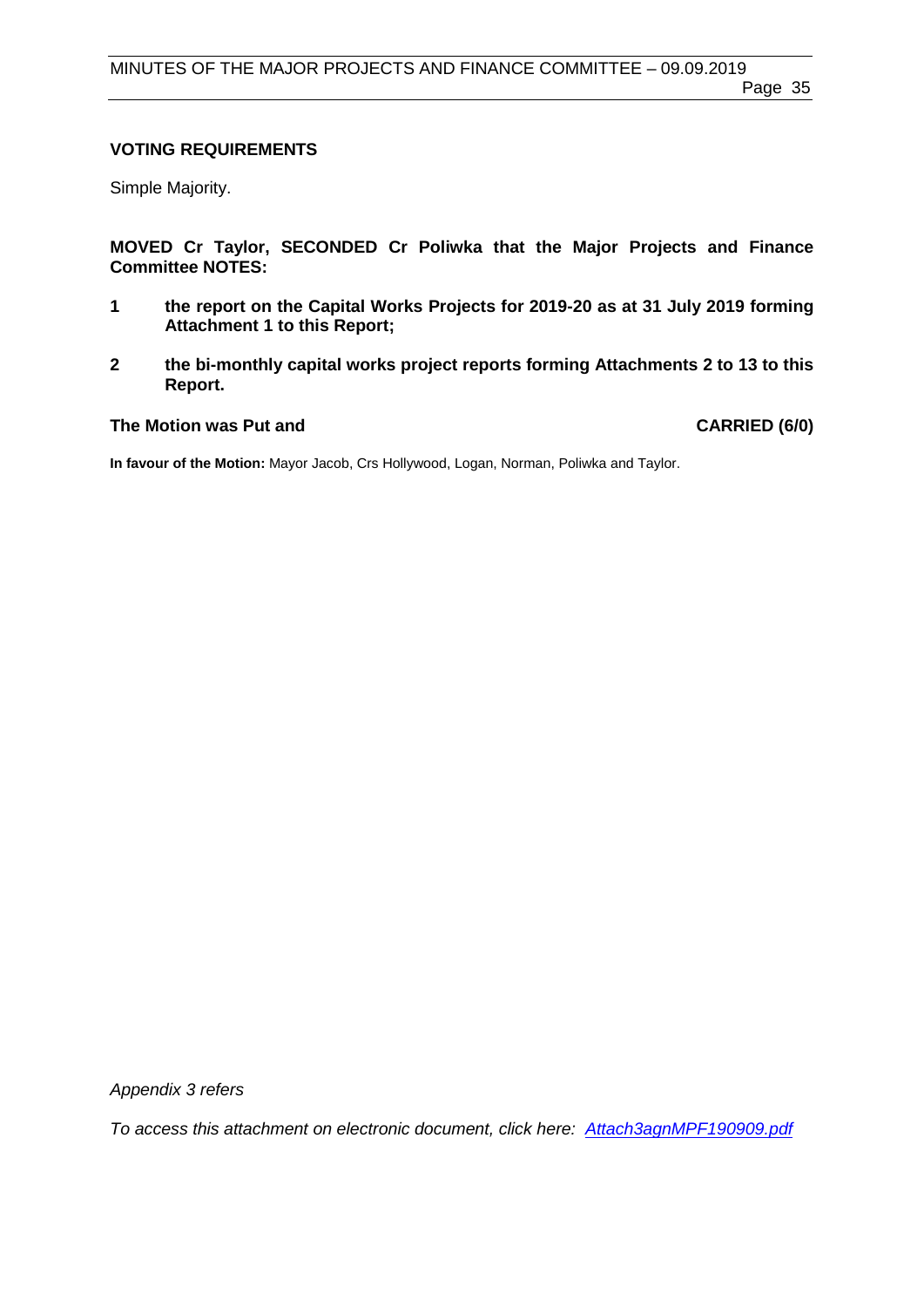### <span id="page-35-0"></span>**ITEM 6 CONFIDENTIAL - PINNAROO POINT CAFÉ - PROJECT STATUS**

| <b>WARD</b>                           | South-West                                      |                                                                                                                     |
|---------------------------------------|-------------------------------------------------|---------------------------------------------------------------------------------------------------------------------|
| <b>RESPONSIBLE</b><br><b>DIRECTOR</b> | Mr Garry Hunt<br><b>Chief Executive Officer</b> |                                                                                                                     |
| <b>FILE NUMBER</b>                    | 102656                                          |                                                                                                                     |
| <b>ATTACHMENTS</b>                    | Attachment 1                                    | Pinnaroo Point Café - Project History                                                                               |
|                                       |                                                 | (Please Note: The Report and Attachment is confidential and<br>will appear in the official Minute Book only).       |
| <b>AUTHORITY / DISCRETION</b>         | Council (that is for 'noting').                 | Information - includes items provided to Council for<br>information purposes only that do not require a decision of |

This report is confidential in accordance with Section 5.23(2)(c) of the *Local Government Act 1995*, which also permits the meeting to be closed to the public for business relating to the following:

• *A contract entered into, or which may be entered into, by the local government and which relates to a matter to be discussed at the meeting.*

A full report was provided to Elected Members under separate cover. The report is not for publication.

#### **MOVED Cr Norman, SECONDED Cr Poliwka that the Major Projects and Finance Committee NOTES the Pinnaroo Point Café Project Status as detailed in this Report.**

#### **The Motion was Put and CARRIED (6/0)**

**In favour of the Motion:** Mayor Jacob, Crs Hollywood, Logan, Norman, Poliwka and Taylor.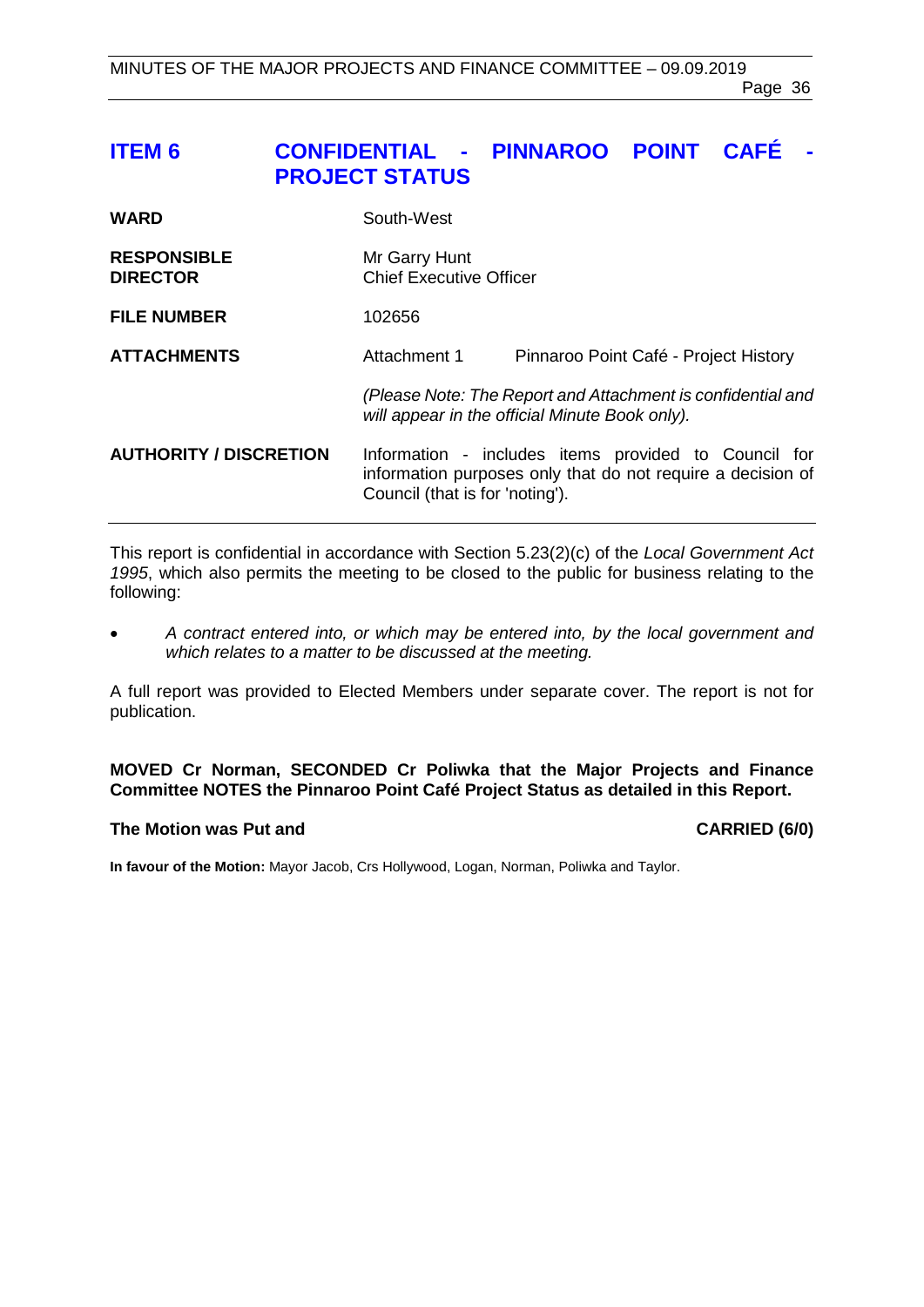#### **Disclosure of Proximity Interest**

| <b>Name/Position</b>      | <b>Cr Kerry Hollywood.</b>                                        |
|---------------------------|-------------------------------------------------------------------|
| <b>Item No./Subject</b>   | Item 7 - Confidential - Burns Beach Cafes / Restaurants - Project |
|                           | <b>Status</b>                                                     |
| <b>Nature of interest</b> | Proximity Interest.                                               |
| <b>Extent of Interest</b> | Cr Hollywood lives / resides close to the proposed development.   |

*Cr Hollywood left the room at 6.49pm.*

### <span id="page-36-0"></span>**ITEM 7 CONFIDENTIAL - BURNS BEACH CAFÉ/RESTAURANT - PROJECT STATUS**

| <b>WARD</b>                           | <b>North</b>                                                                                                                                           |
|---------------------------------------|--------------------------------------------------------------------------------------------------------------------------------------------------------|
| <b>RESPONSIBLE</b><br><b>DIRECTOR</b> | Mr Garry Hunt<br><b>Chief Executive Officer</b>                                                                                                        |
| <b>FILE NUMBER</b>                    | 102656                                                                                                                                                 |
| <b>ATTACHMENTS</b>                    | Nil.                                                                                                                                                   |
| <b>AUTHORITY / DISCRETION</b>         | Information - includes items provided to Council for<br>information purposes only that do not require a decision of<br>Council (that is for 'noting'). |

This report is confidential in accordance with Section 5.23(2)(h) of the *Local Government Act 1995*, which also permits the meeting to be closed to the public for business relating to the following:

• *The determination by the local government of a price for the sale or purchase of property by the local government.*

A full report was provided to Elected Members under separate cover. The report is not for publication.

**MOVED Cr Logan, SECONDED Cr Norman that the Major Projects and Finance Committee NOTES the status of the Burns Beach Café / Restaurant project as detailed in this Report.**

#### **The Motion was Put and CARRIED (5/0)**

**In favour of the Motion:** Mayor Jacob, Crs Logan, Norman, Poliwka and Taylor.